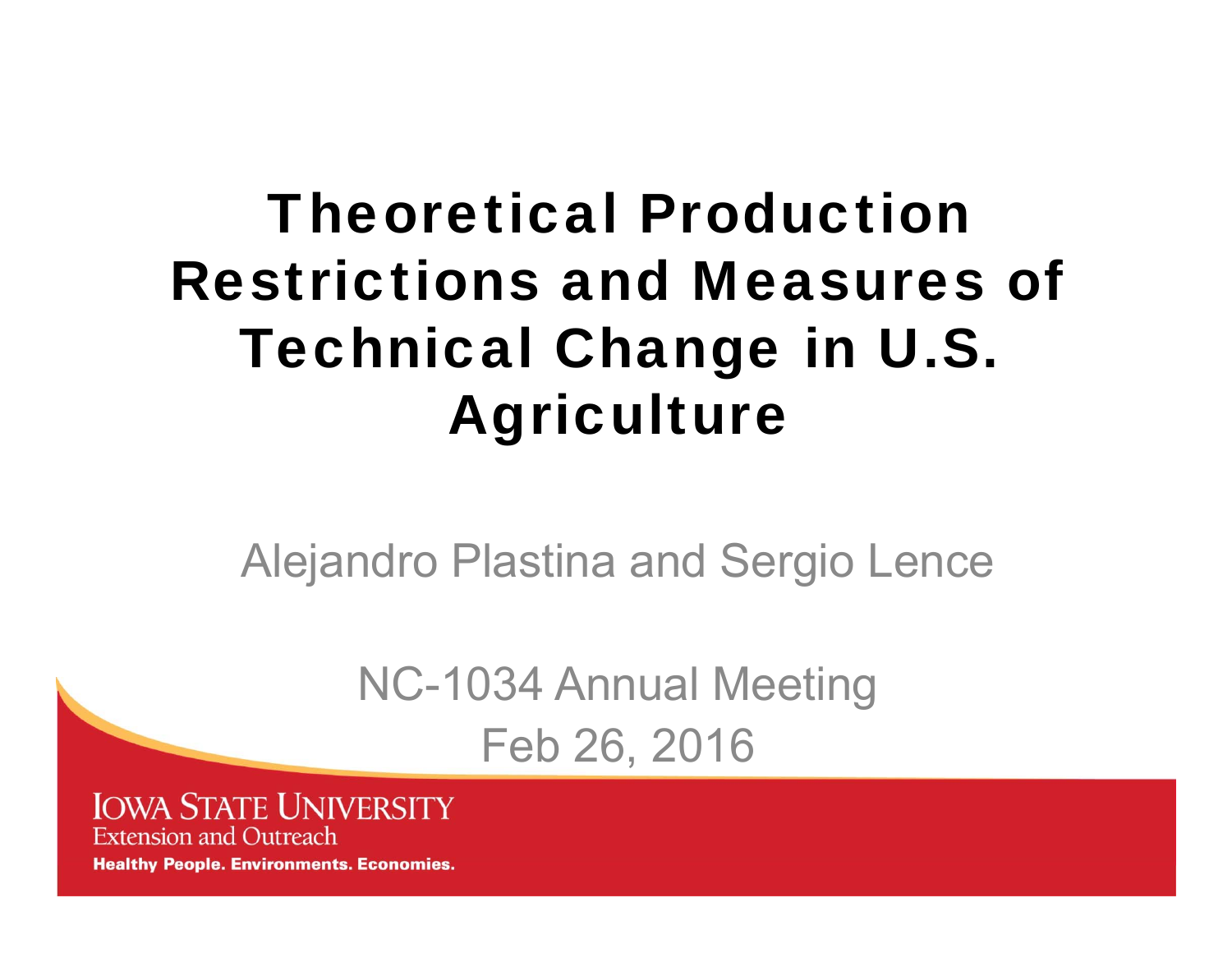# Applied Production Analysis

Simple functional forms fully consistent with economic theory

Recent example: Andersen, Alston, and Pardey (JPA 2012)

Vs.

Flexible functional forms not fully consistent with economic theory

Output Elasticity wrt Labor:

- Cobb-Douglas: +, not statistically significant
- Translog: , statistically significant.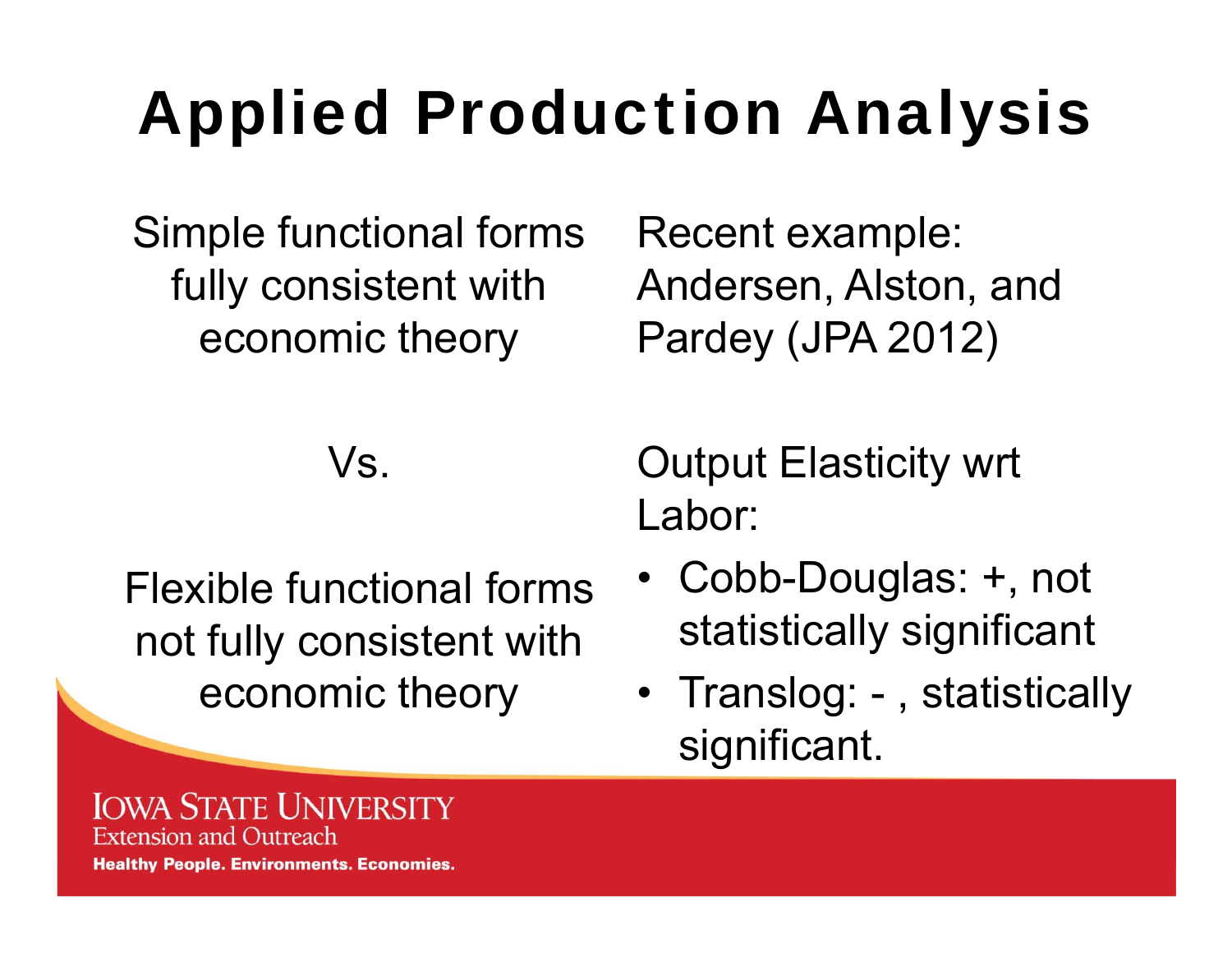# Identifying the Problem

- • If econometric estimates not fully consistent with economic theory…
- How robust are economic analyses and policy recommendations based on such estimates?

#### **Problem: Lack of Counterfactuals**

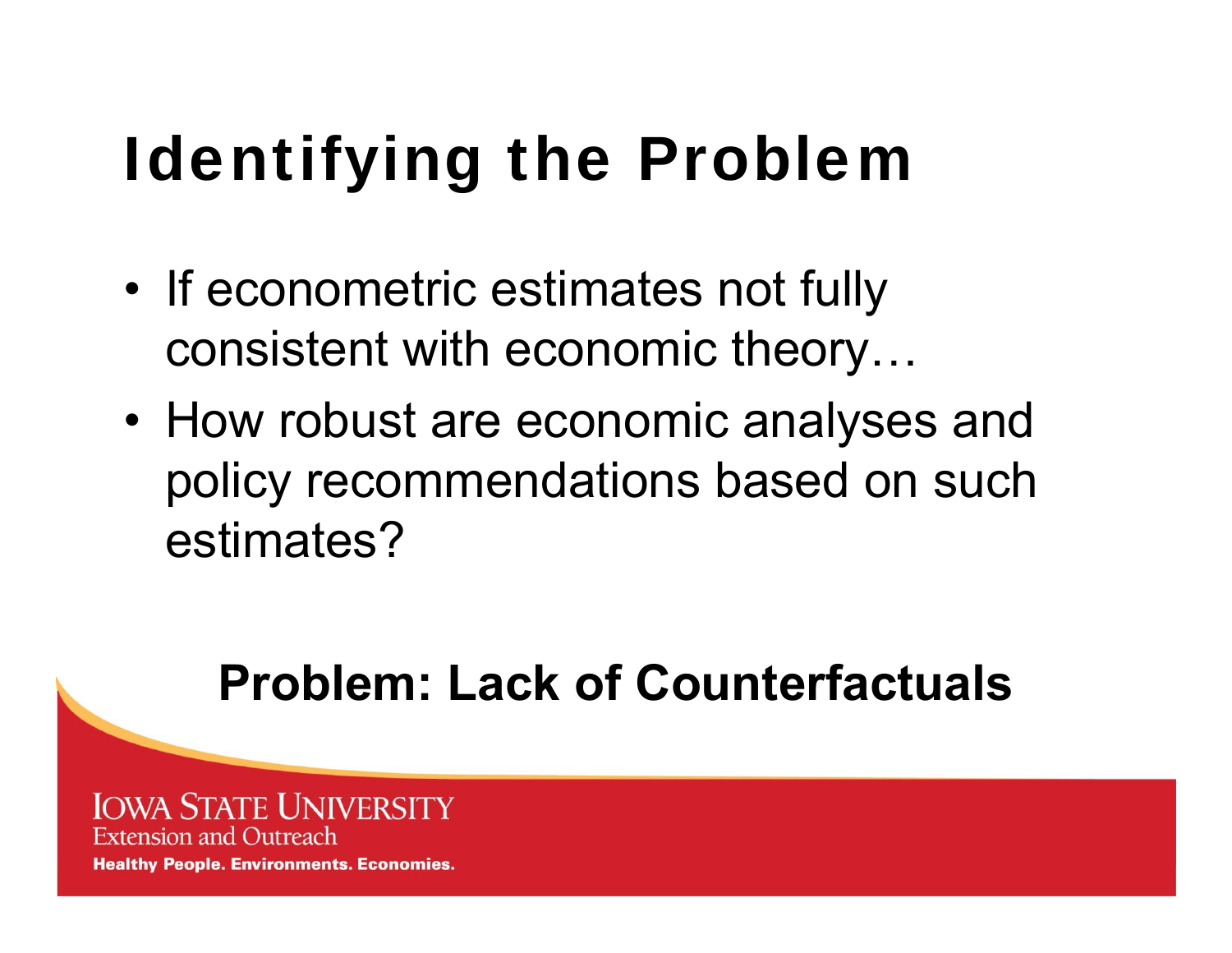# Main Goal

Investigate the consequences of failing to impose concavity and monotonicity in estimation on a flexible functional form of U.S. ag production:

- •Pdfs of parm. estimates
- •Characterization of production technology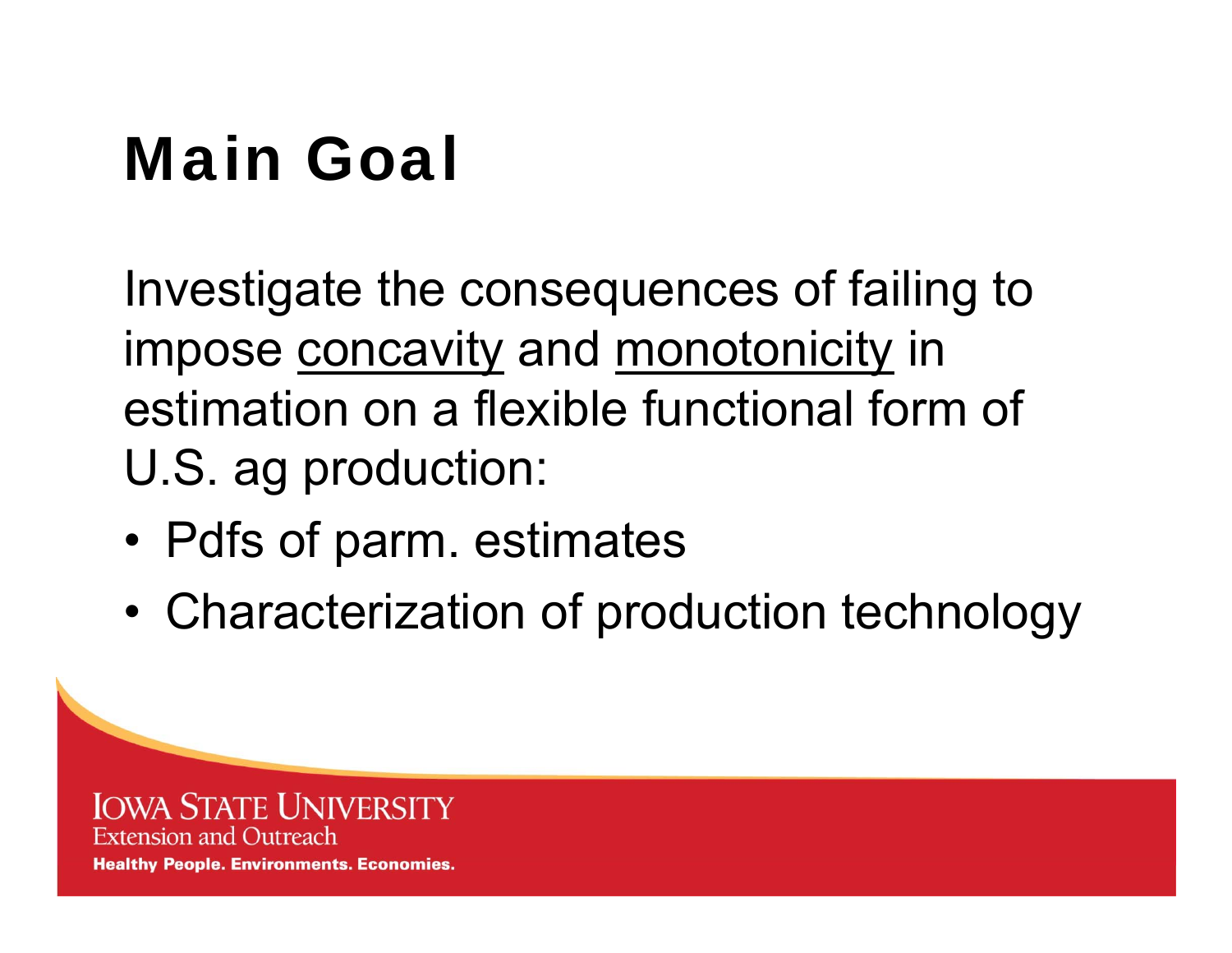# Additional Contributions

- •Technical Change estimates by State
- •Technical Change vs. USDA's TFP
- • Advocate for Bayesian estimation of flexible forms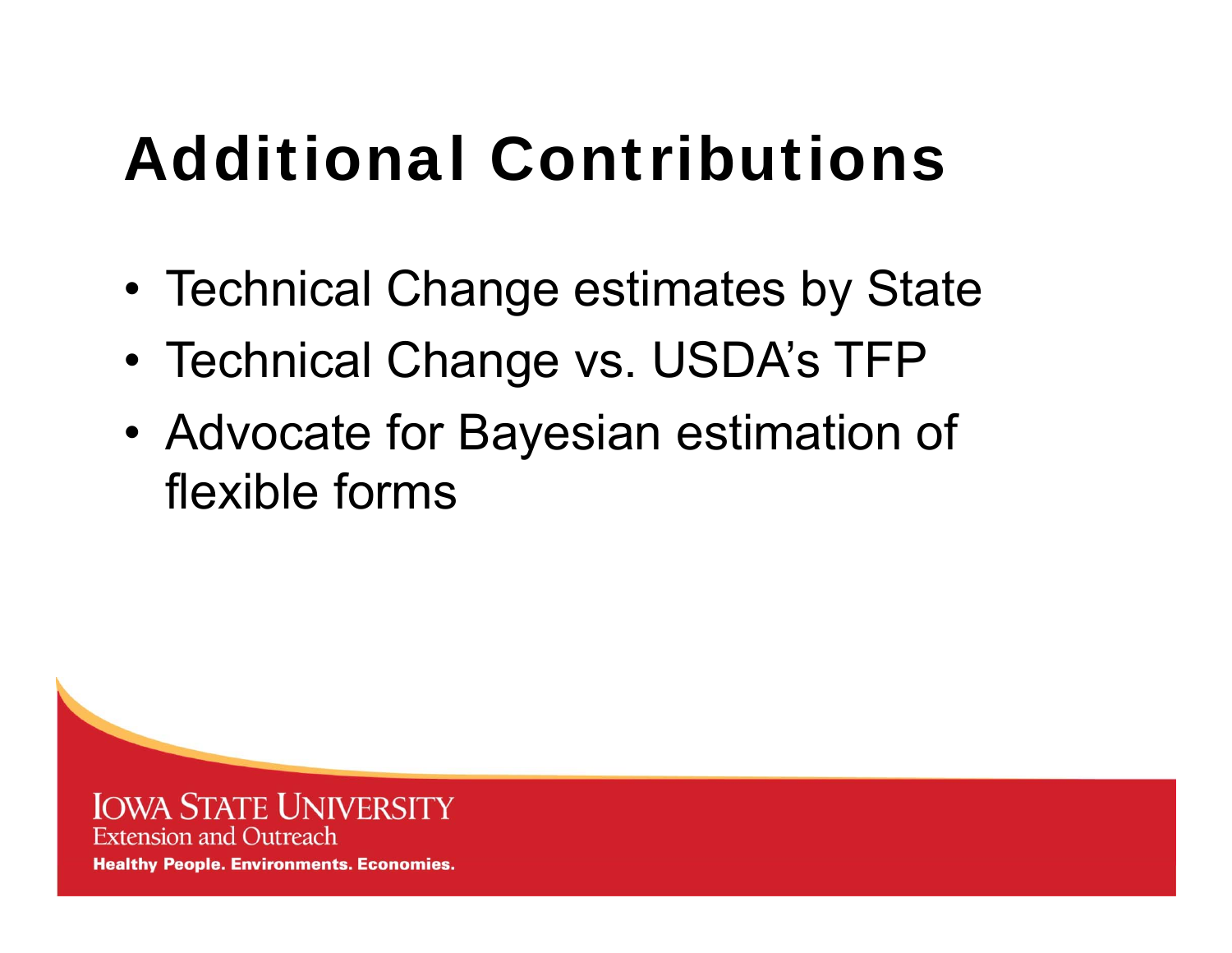#### Main take-home message

• Imposing concavity and monotonicity in estimation changes the characterization of U.S. agricultural technology.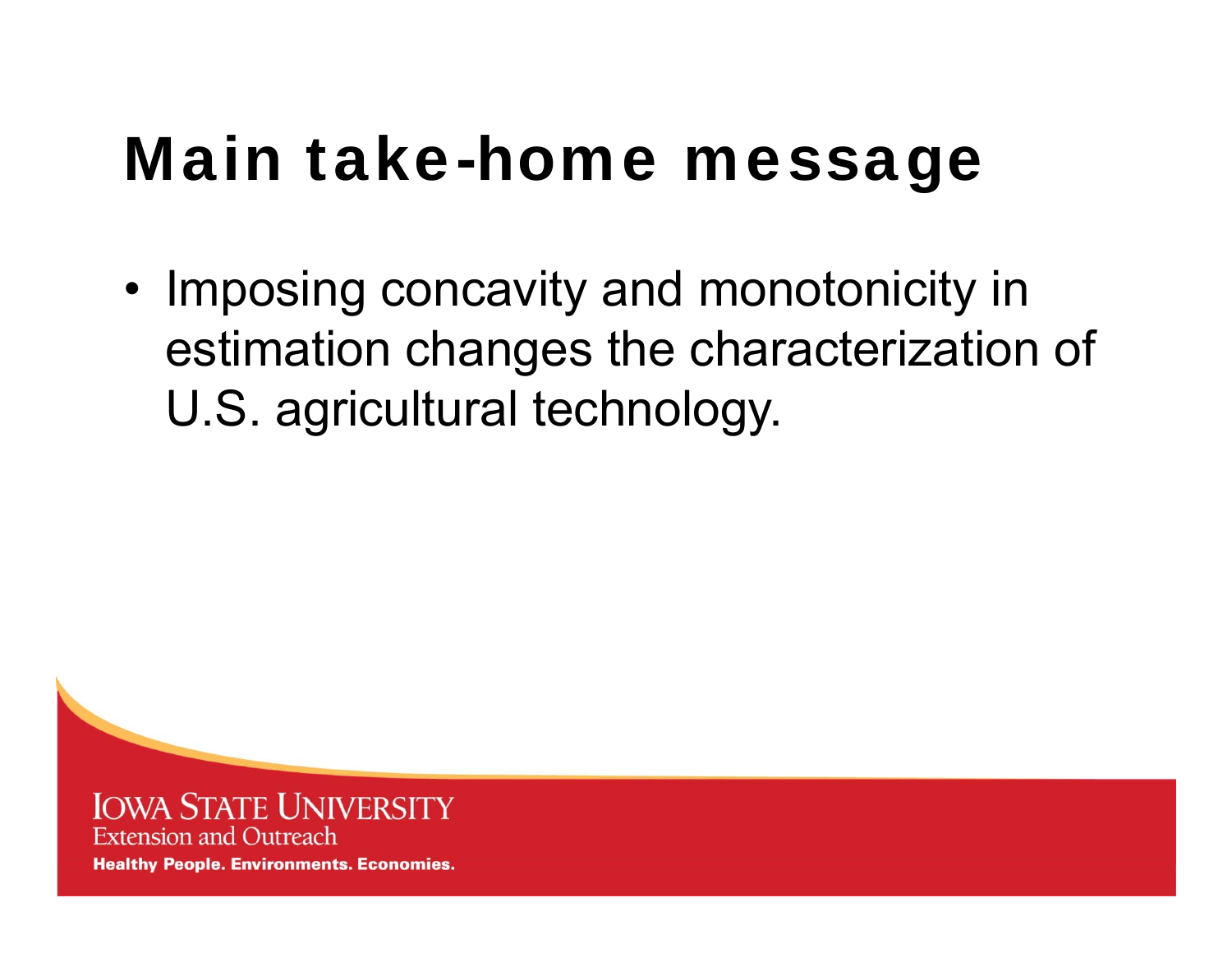# The Model

•Production function: Generalized Quadratic

 $f(X,t) = \beta_0 + \sum_{i=1}^n \beta_i x_i + \beta_t t + \frac{1}{2} \sum_{i=1}^n \sum_{j=1}^n \beta_{ij} x_i x_j + \sum_{i=1}^n \beta_{ti} x_i t + \frac{1}{2} \beta_{tt} t^2$  $\beta_{ij} = \beta_{ji}$ 

•<u>Concavity</u>: max eigenvalue of H ≤0

$$
H \equiv \nabla^2 f(X) = \begin{bmatrix} \beta_{11} & \cdots & \beta_{1n} \\ \vdots & \ddots & \vdots \\ \beta_{1n} & \cdots & \beta_{nn} \end{bmatrix},
$$

$$
MPP_{x_i} = \frac{\partial f(X,t)}{\partial x_i} = \beta_i + \sum_{j=1}^n \beta_{ij} x_j + \beta_{ti} t \ge 0
$$

,

**IOWA STATE UNIVERSITY Extension and Outreach Healthy People. Environments. Economies.** 

•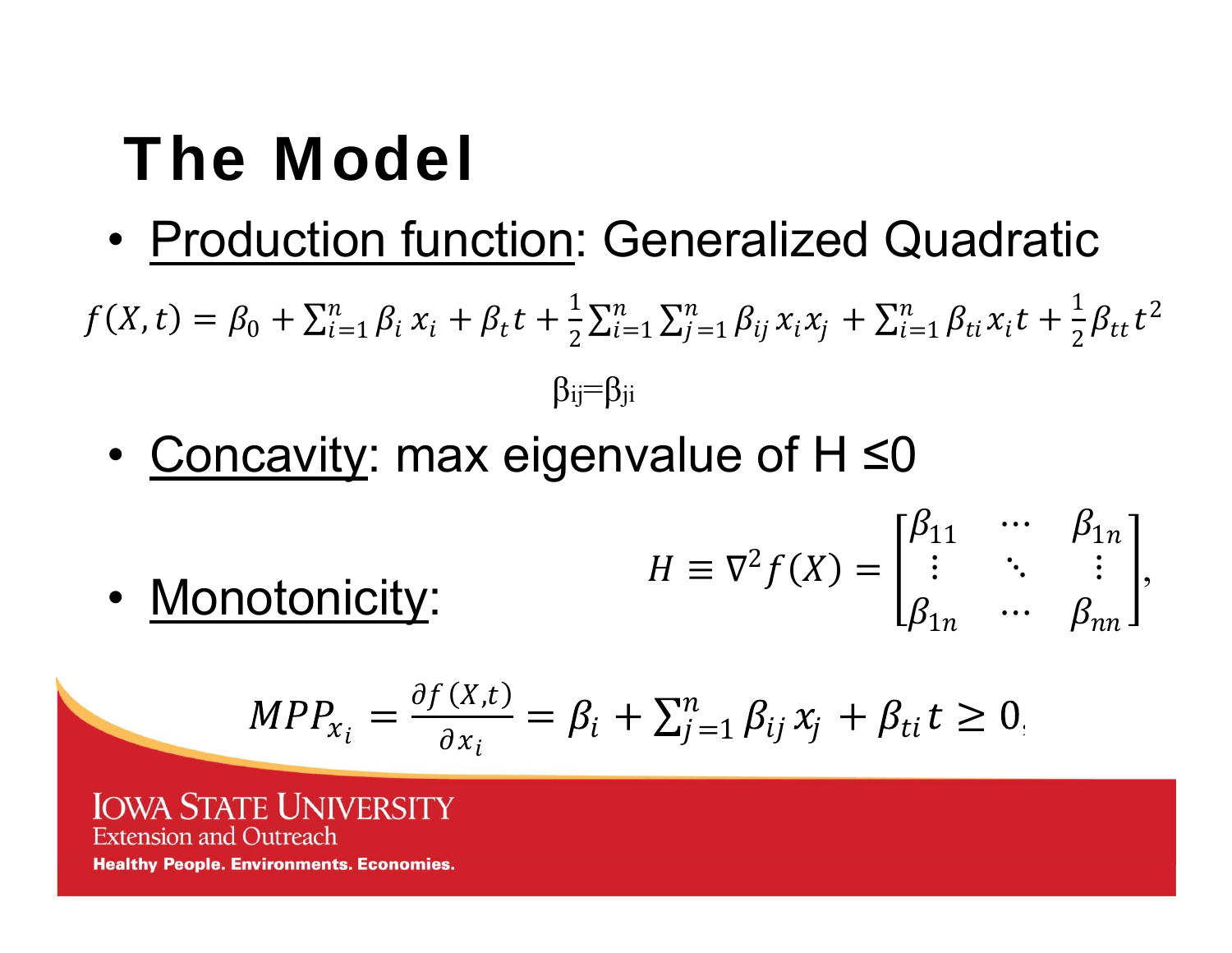## The Model

• Weak Essentiality:

$$
f(0_n, t) = \beta_0 + \beta_t t + \frac{1}{2} \beta_{tt} t^2 = 0
$$

#### Does not hold with a time trend.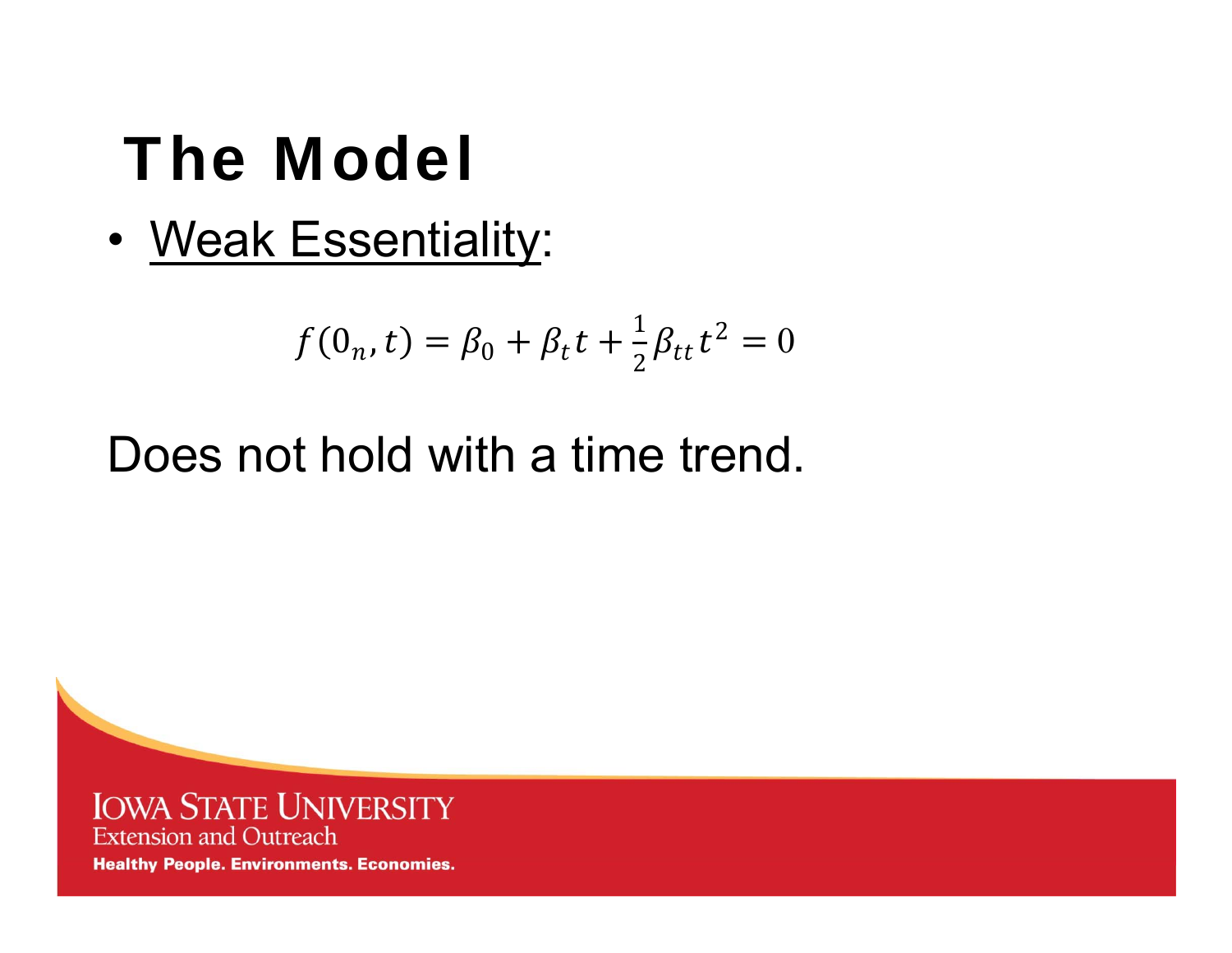| <b>Alternative Models</b> | <b>Conditions Imposed in Estimation</b> |                                               |                                             |  |  |  |
|---------------------------|-----------------------------------------|-----------------------------------------------|---------------------------------------------|--|--|--|
|                           | Concavity                               | Monotonicity<br>@ Mean<br><b>Input Levels</b> | Monotonicity<br>@ All Data<br><b>Points</b> |  |  |  |
| M1: Unrestricted          | no                                      | no                                            | no                                          |  |  |  |
| M2: Concavity             | <b>YES</b>                              | no                                            | no                                          |  |  |  |
| M3: Mon@Mean              | no                                      | <b>YES</b>                                    | no                                          |  |  |  |
| M4: Conc+Mon@Mean         | <b>YES</b>                              | <b>YES</b>                                    | no                                          |  |  |  |
| M5: Mon@All               | no                                      | no                                            | <b>YES</b>                                  |  |  |  |
| M6: Conc+Mon@All          | YES                                     | no                                            | YES                                         |  |  |  |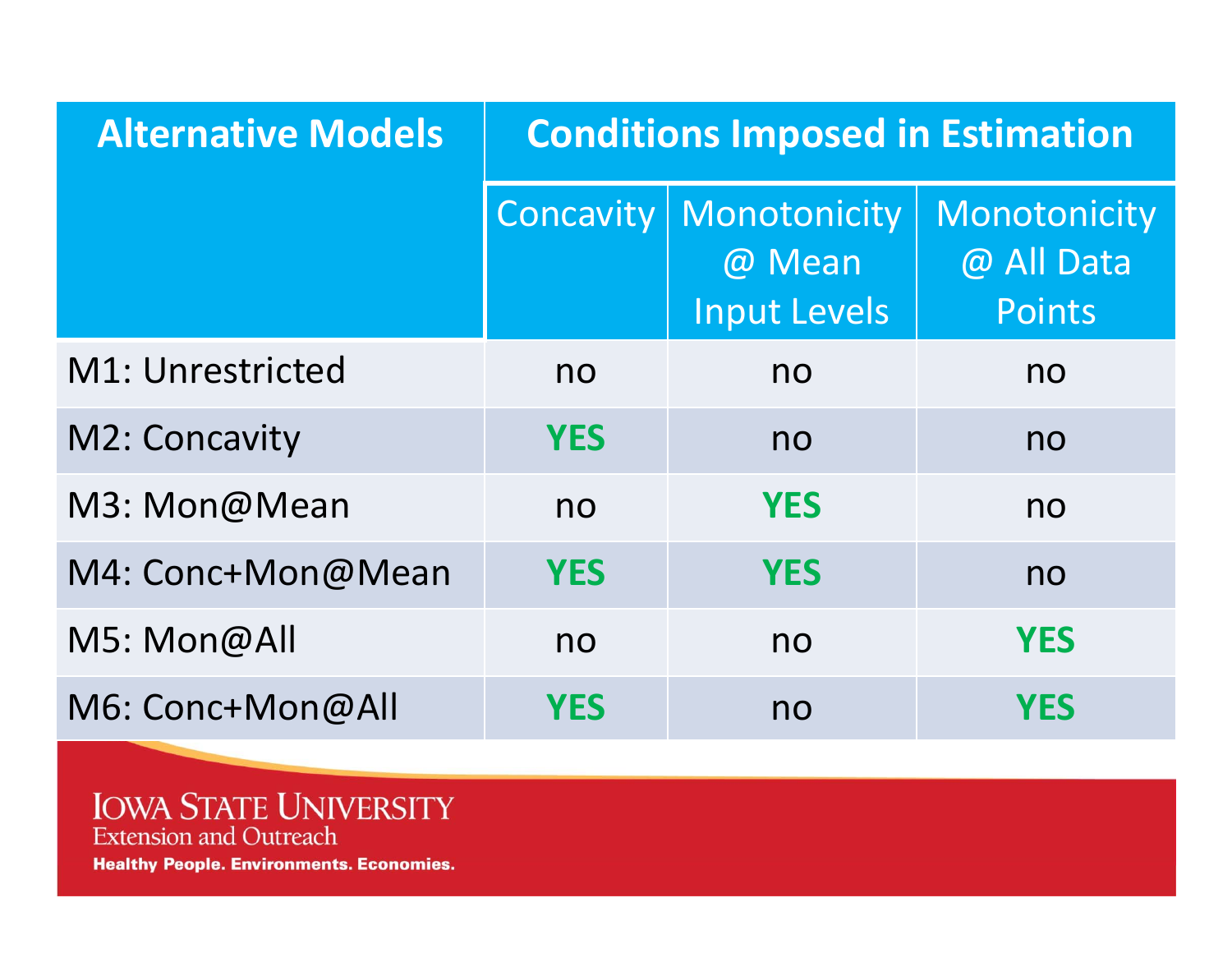### Data

- • USDA panel dataset on U.S. agricultural production (Ball et. al. 2004)
- 1 aggregate agricultural output
- 3 variable inputs: capital, labor, and materials
- 48 states
- 45 years: 1960-2004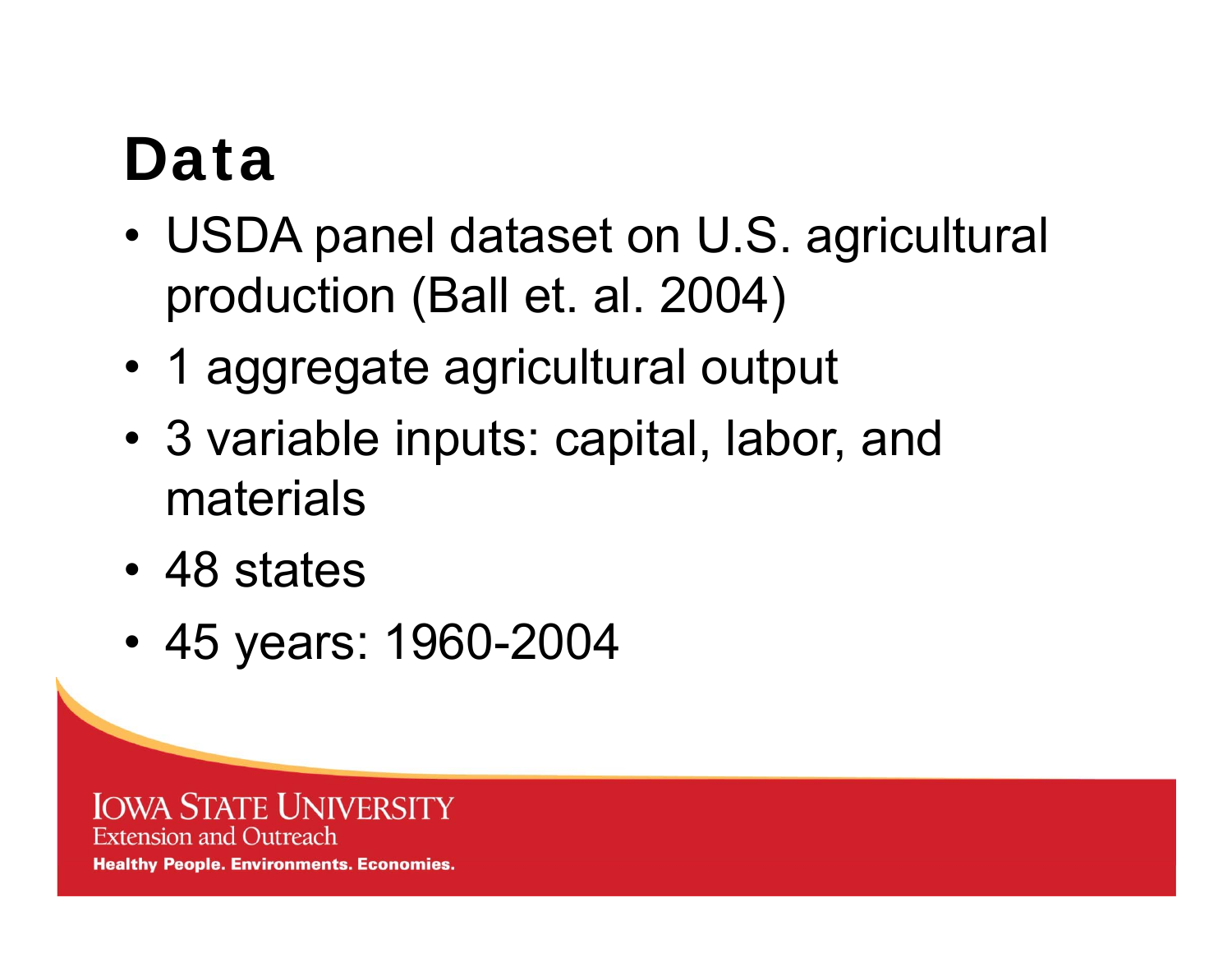# Data (cont'd)

- • Output: livestock, dairy, poultry, eggs, grains, oilseeds, cotton, tobacco, fruit, vegetables, nuts, and other miscellaneous outputs
- • Capital: service flows of real estate, durable equipment and stocks of inventories.
- • Labor: quality-adjusted amount of hired and self-employed labor.
- • Materials: fertilizers, pesticides, energy and other miscellaneous inputs.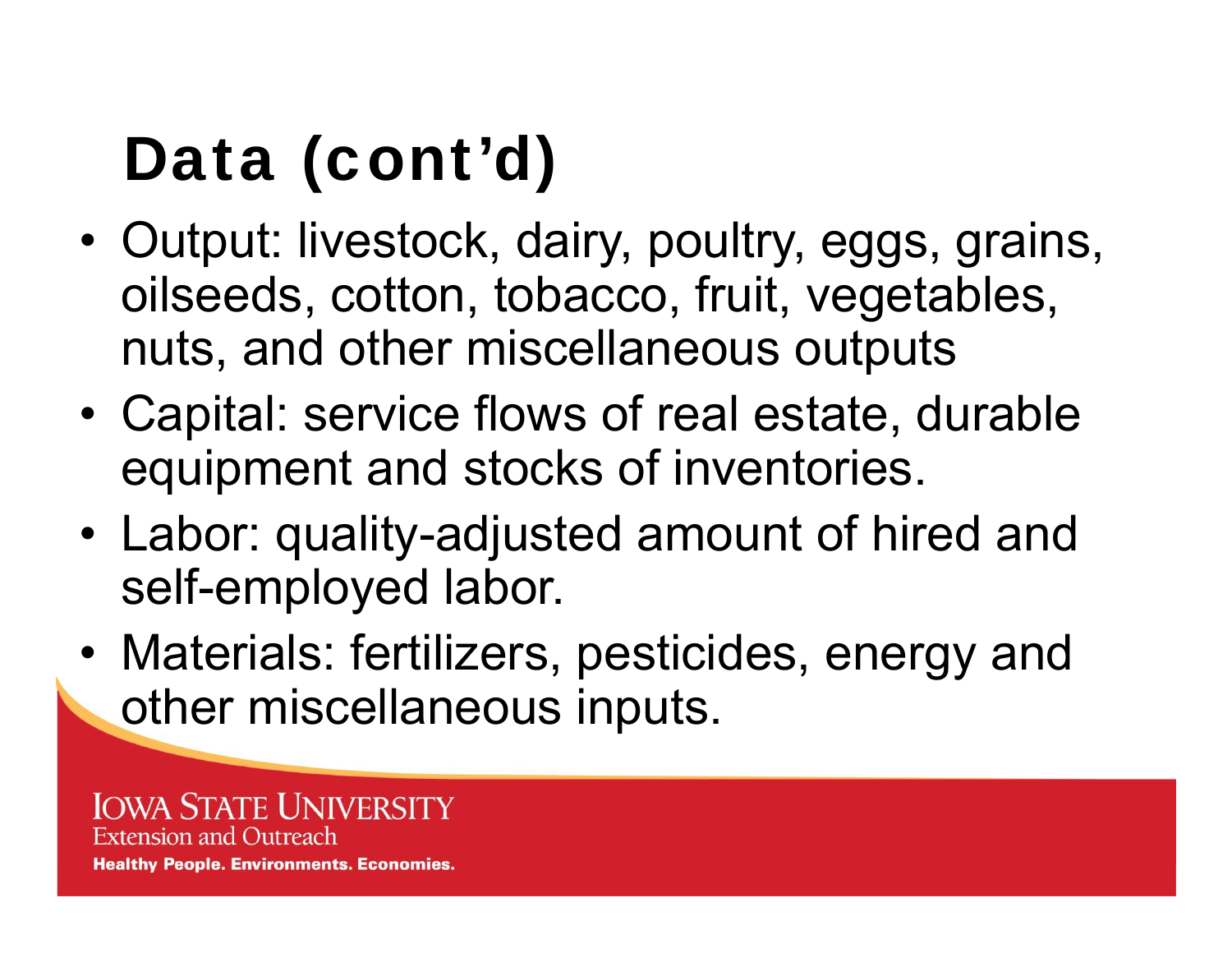## Descriptive Statistics (million \$ 1996)

| Implicit<br>Quantity<br>Index | <b>Mean</b> | Std. Dev. | <b>Min</b> | <b>Max</b> | N     |
|-------------------------------|-------------|-----------|------------|------------|-------|
| <b>Output</b>                 | 3,845.8     | 3,937.5   | 42.9       | 31,595.5   | 2,160 |
| <b>Materials</b>              | 1,761.2     | 1,635.9   | 12.9       | 9,451.8    | 2,160 |
| <b>Capital</b>                | 662.0       | 591.4     | 7.4        | 3,330.6    | 2,160 |
| Labor                         | 1,971.8     | 1,742.1   | 18.2       | 9,476.4    | 2,160 |

Source: USDA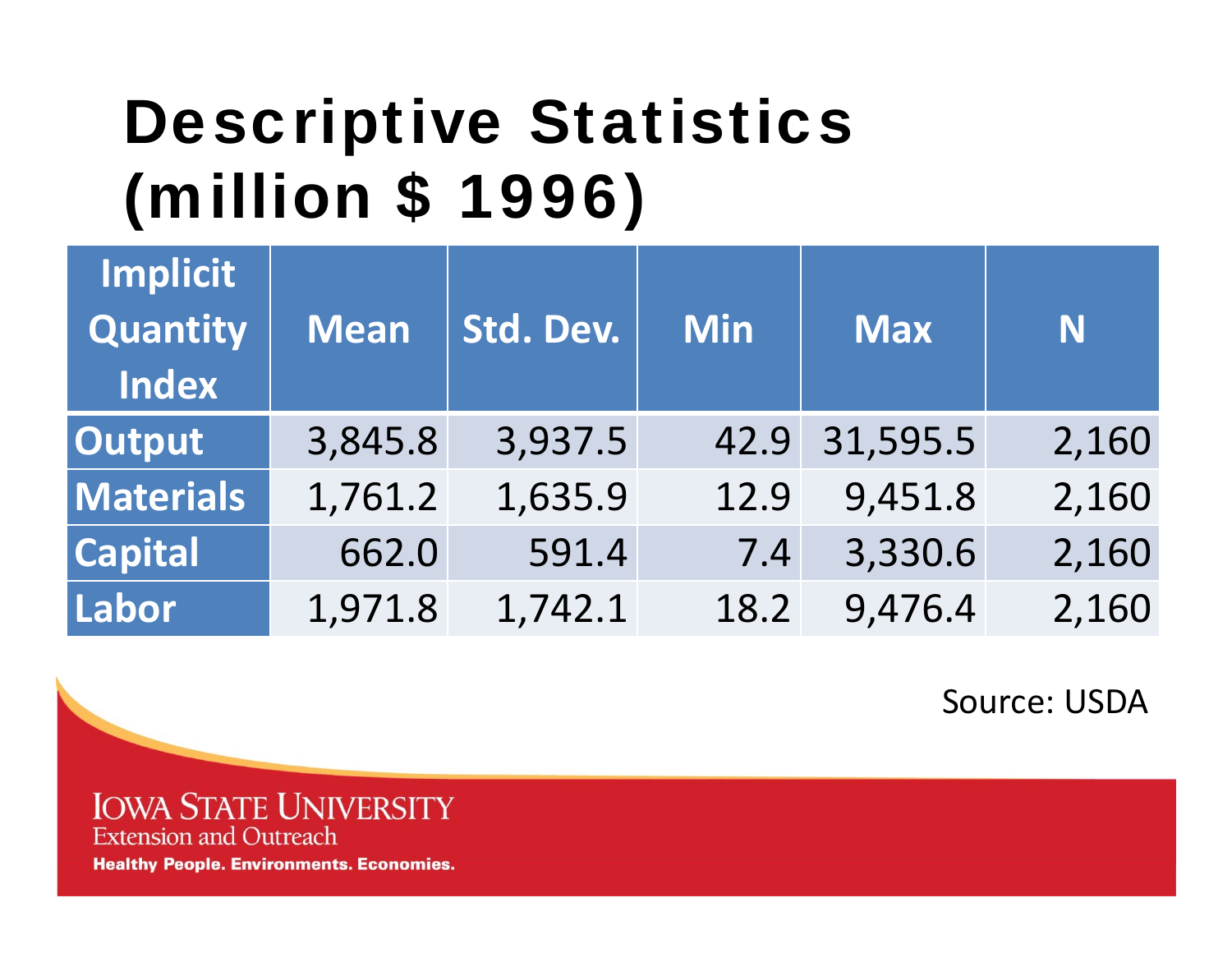## Estimation of Models 1-6

- •2 versions of M1-M6: AR(0), AR(1)
- Monte Carlo Markov Chain methods in R
- •4 chains of 5 million draws per chain
- •First half of each chain discarded (burn-in)
- • To avoid high correlation across sets of parameter estimates, only 1 every 5,000 ordered sets of par. est. is used
- •2,000 simulated values for each parameter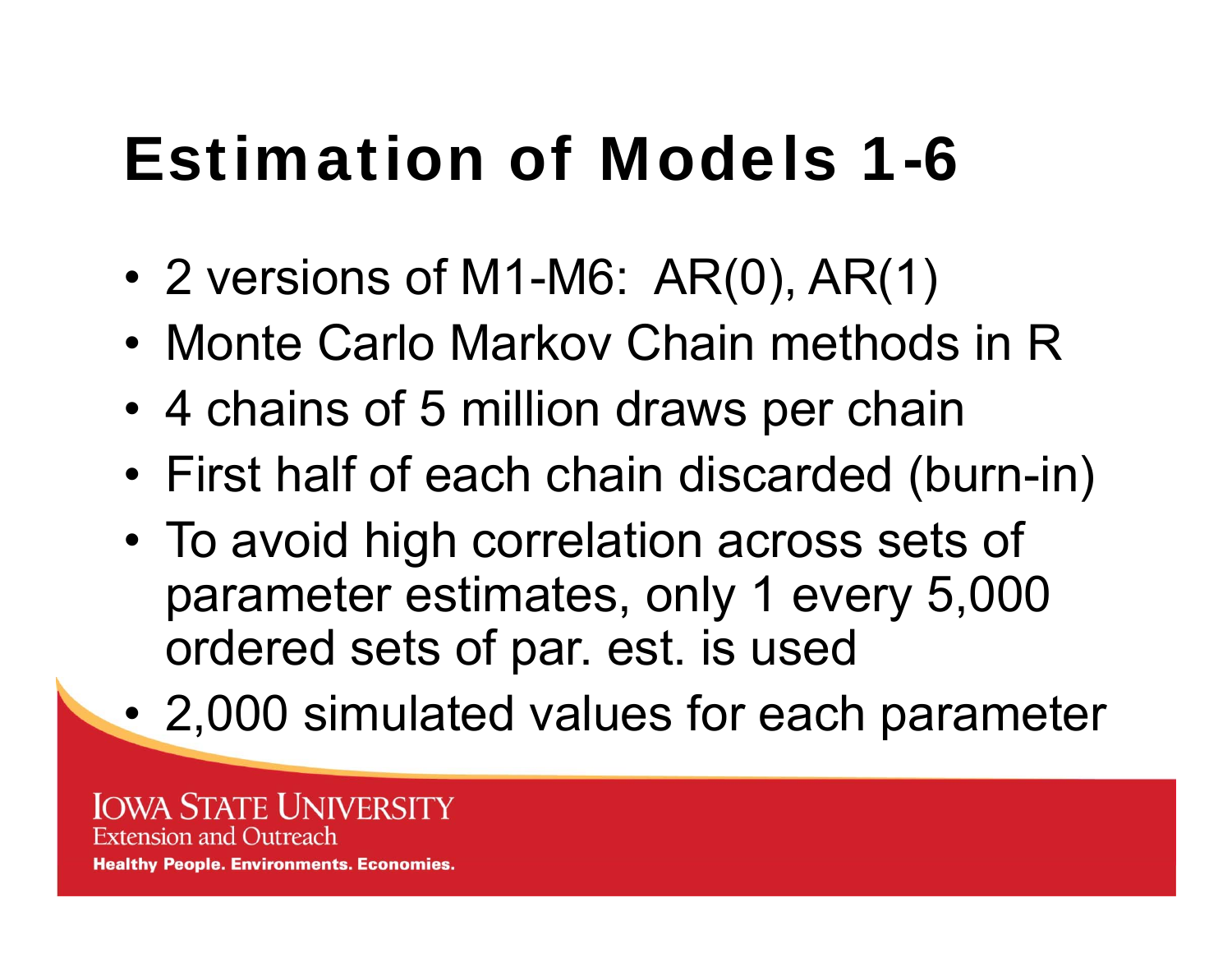# LikelihoodP: 95% Credible Intervals



**IOWA STATE UNIVERSITY Extension and Outreach**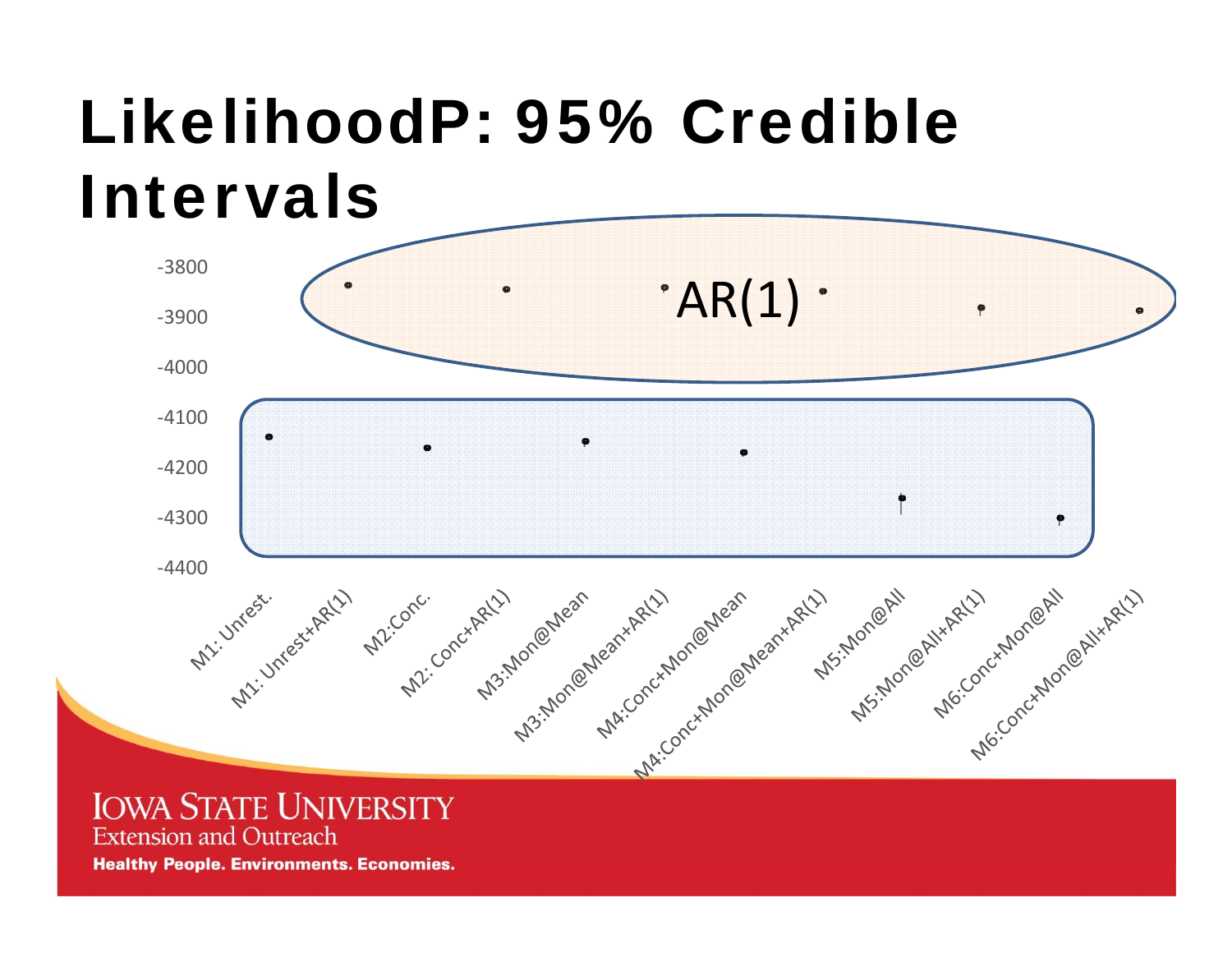### LikelihoodP: 95% Credible Intervals for M1-M6 AR(1)



#### **IOWA STATE UNIVERSITY Extension and Outreach**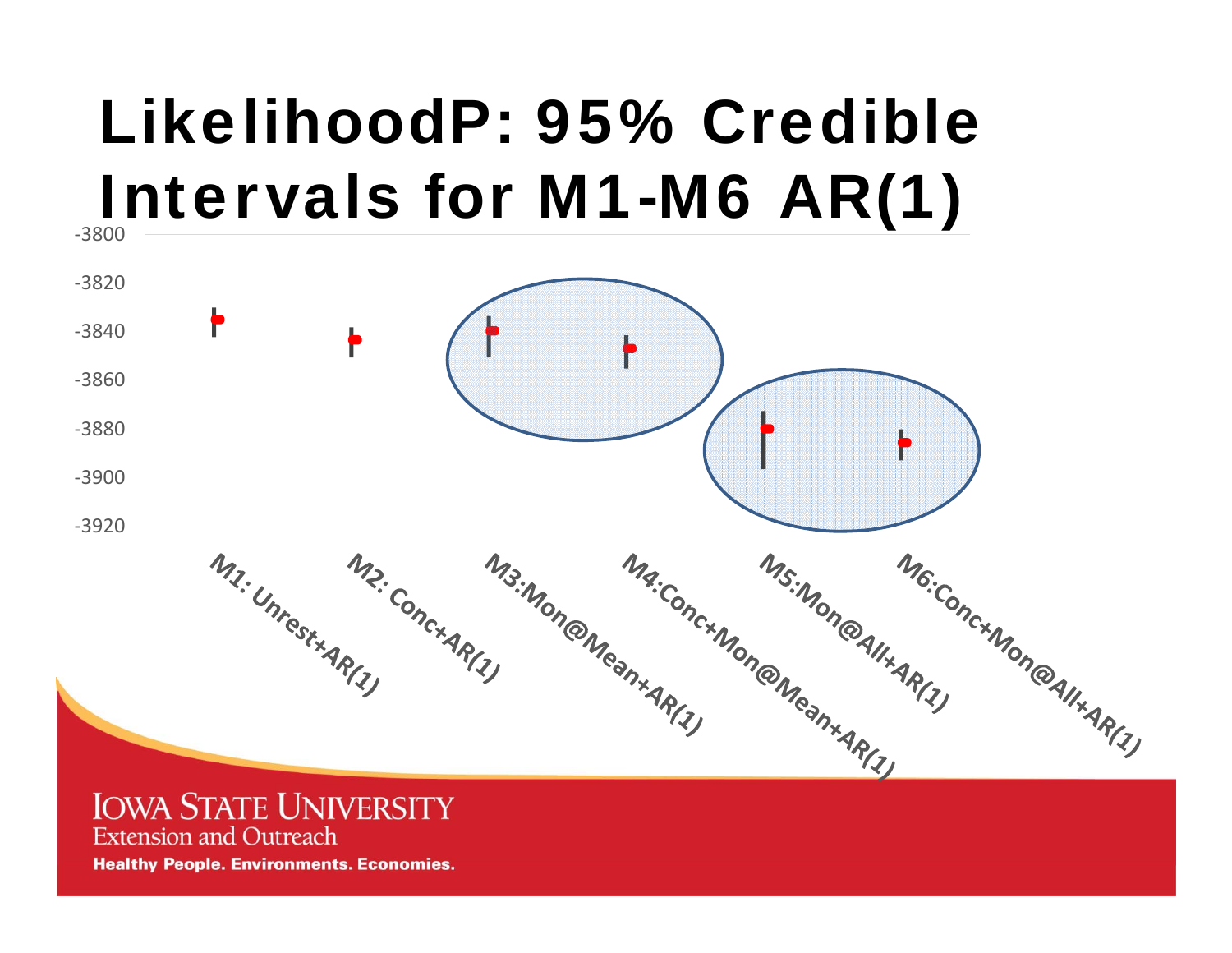### 95% Credible Intervals for  $\rho$ 's



**IOWA STATE UNIVERSITY Extension and Outreach**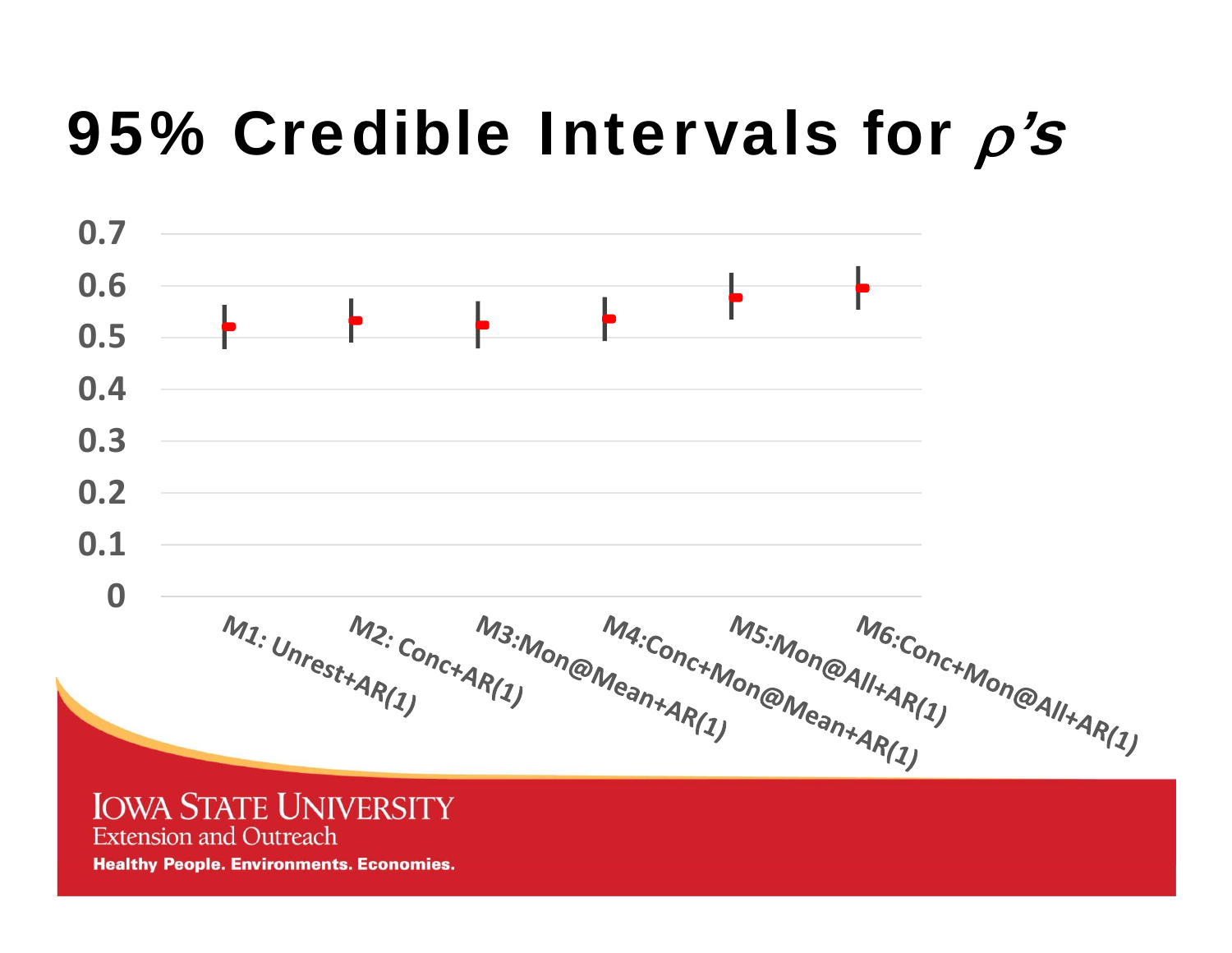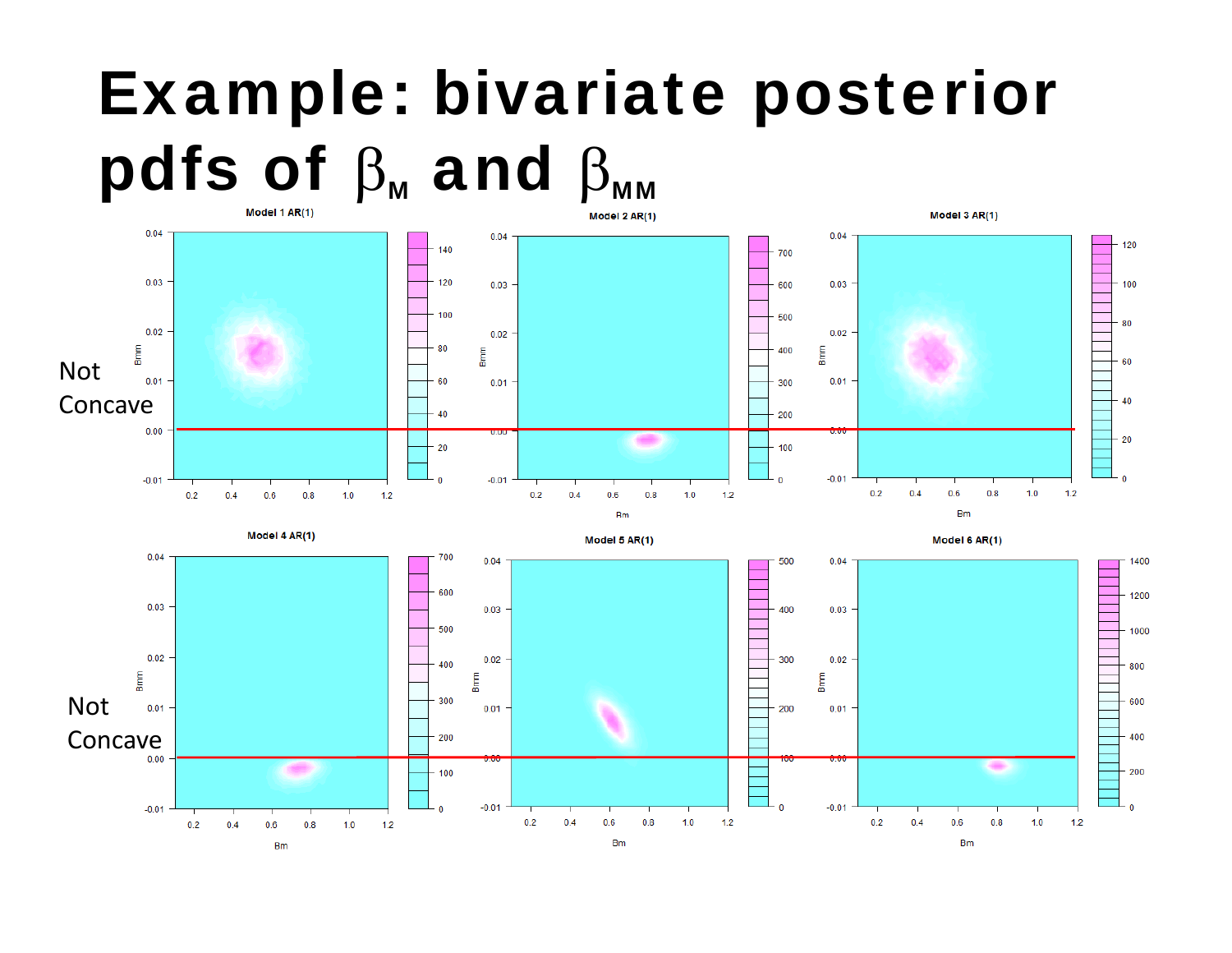### Concavity & Monotonicity



#### CONCAVITY& MONOTONICITY IN CAPITAL ONLY HOLD FOR M4 & M6

**Healthy People. Environments. Economies.** 

**Extension and Outreach**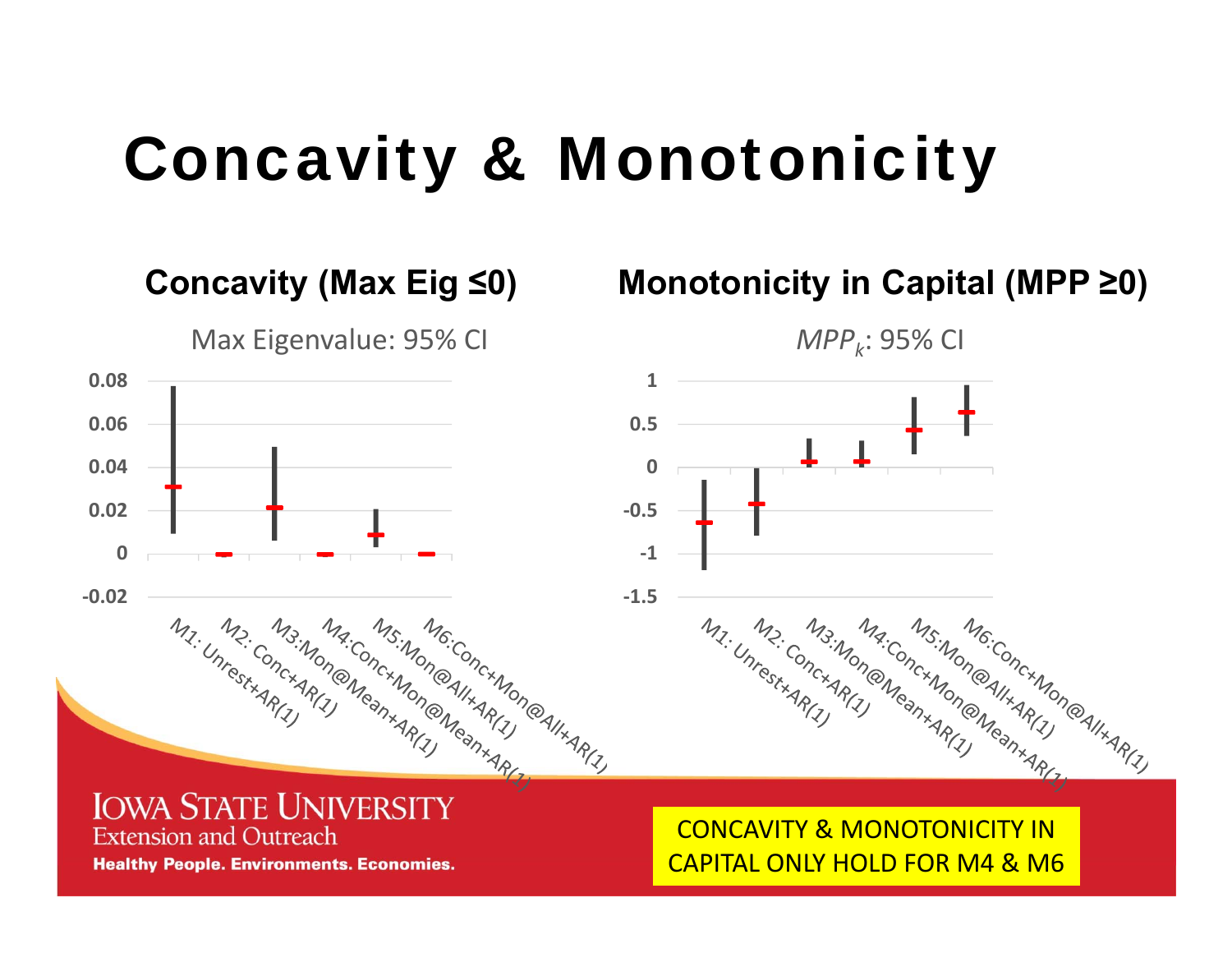## Monotonicity (Cont'd)



**Extension and Outreach** 

**Healthy People. Environments. Economies.** 

#### MONOTONICITY IN LABOR &MATERIALS HOLDS FOR M1‐M6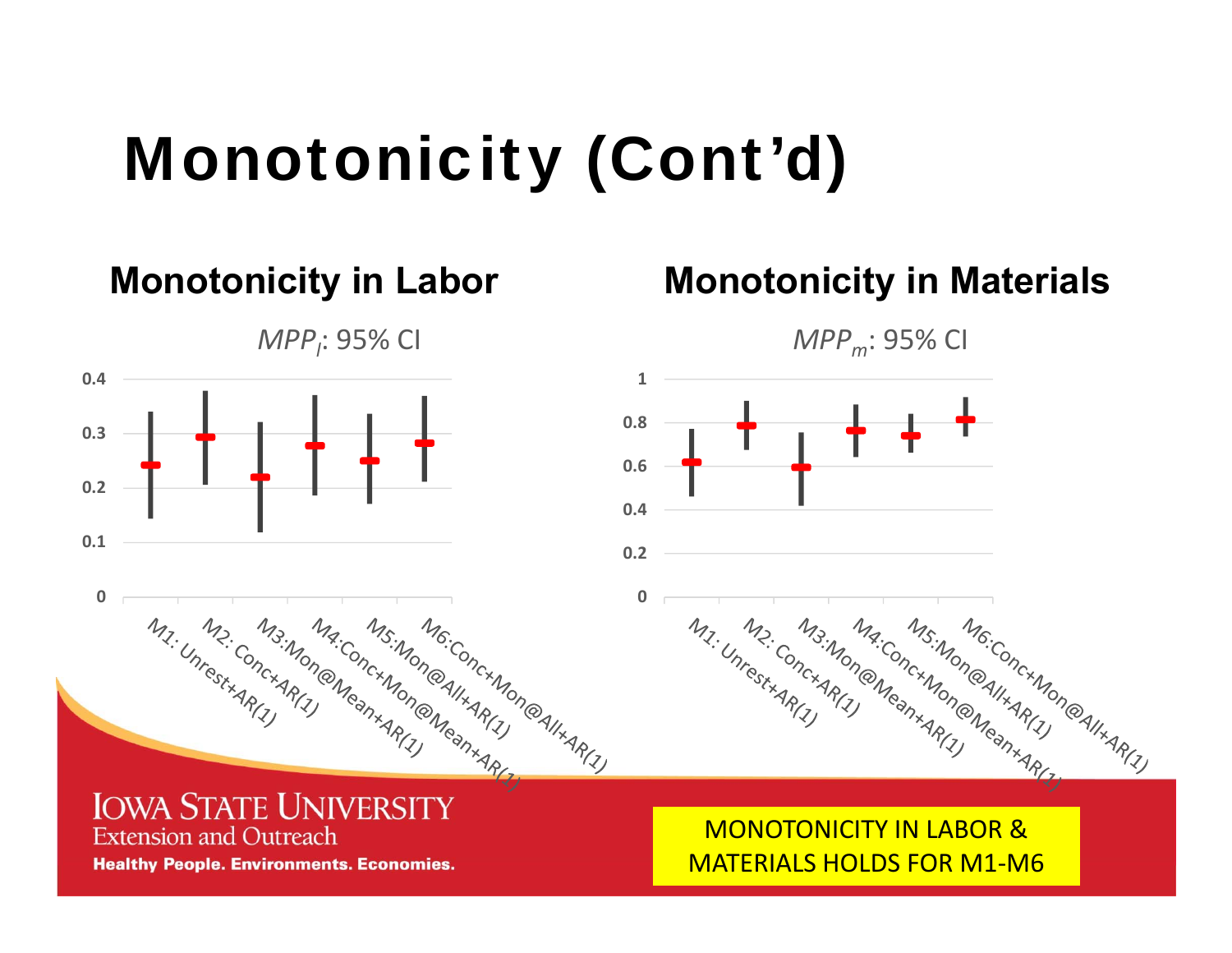# Output Elasticity wrt Capital



**Extension and Outreach**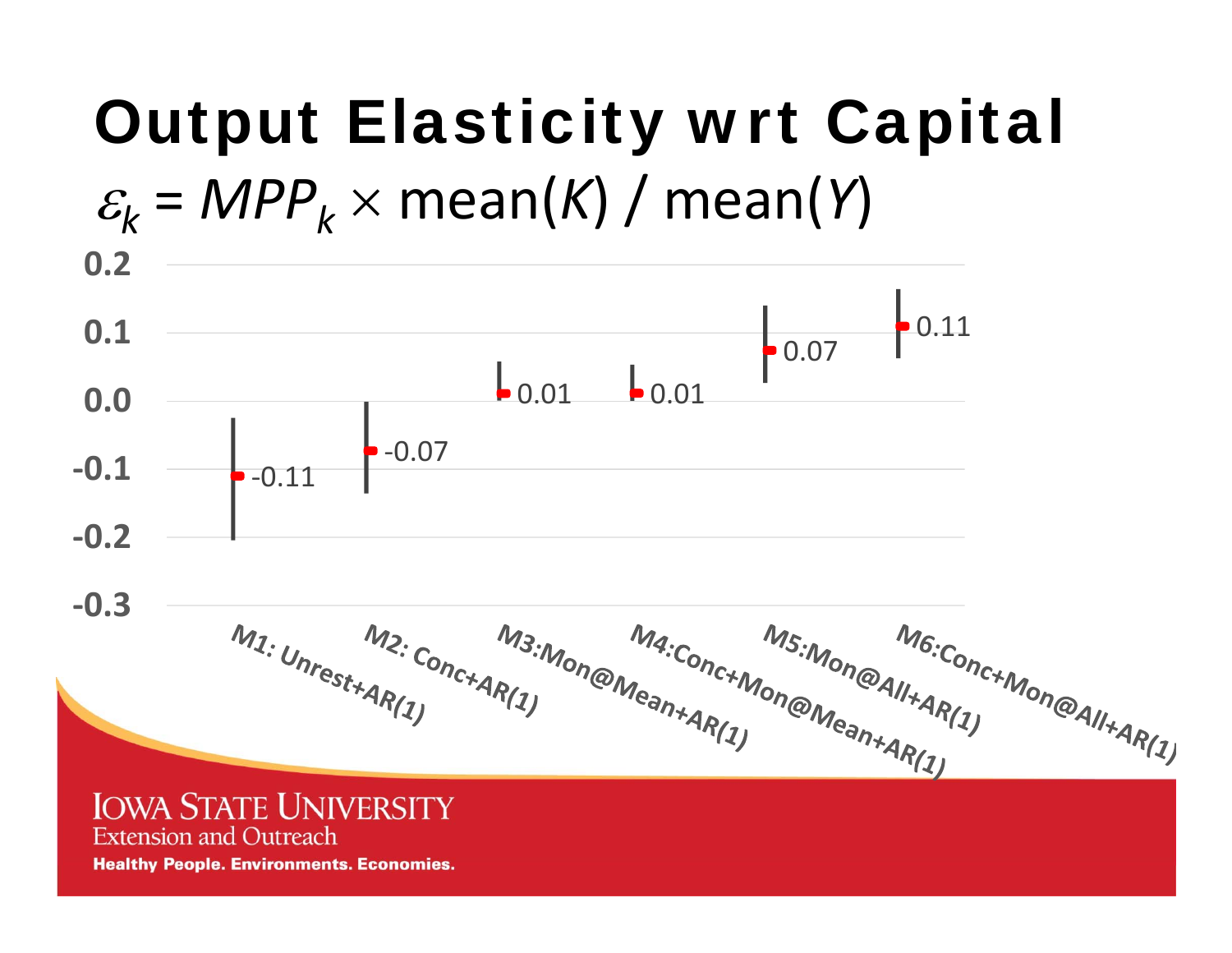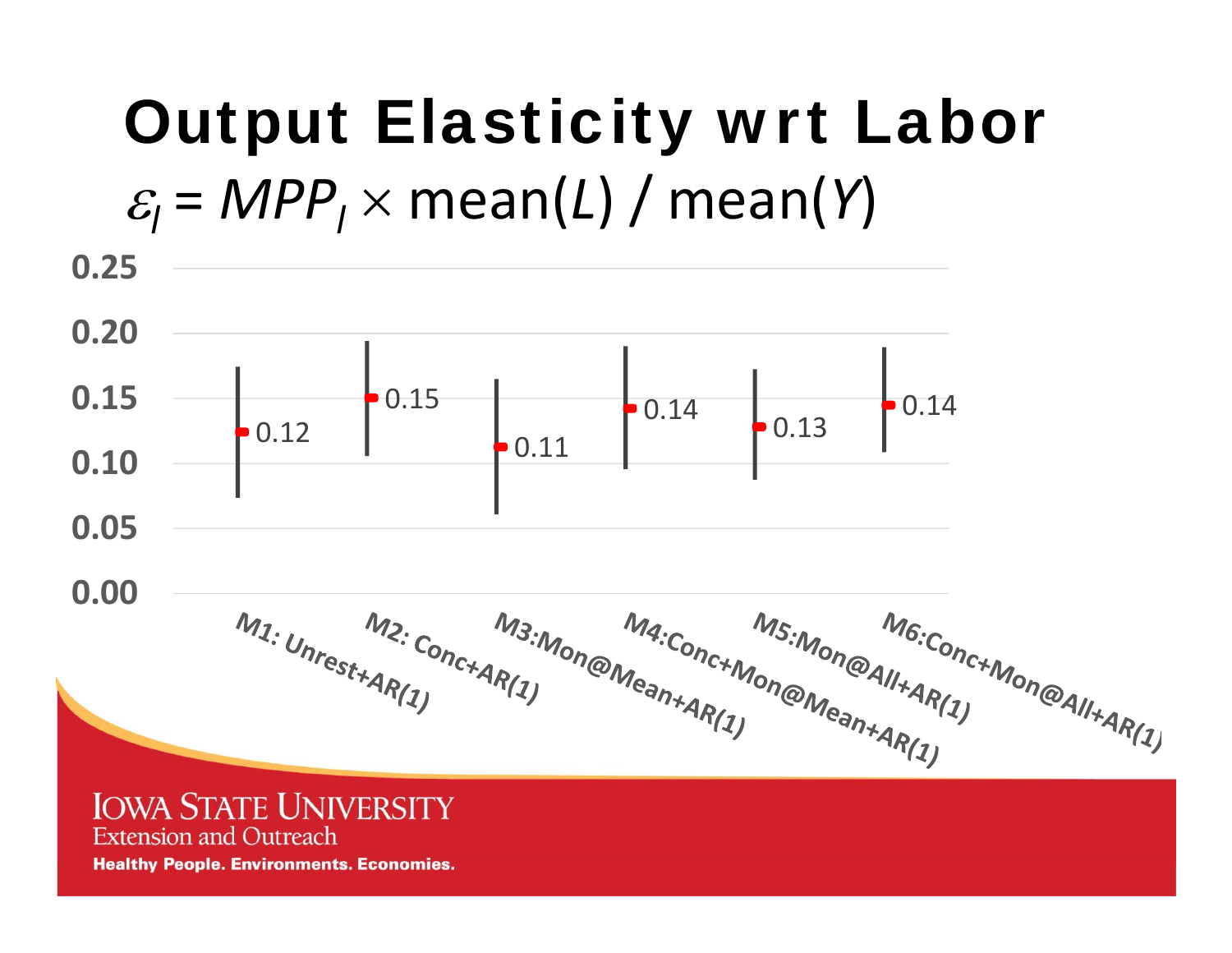# Output Elasticity wrt Materials

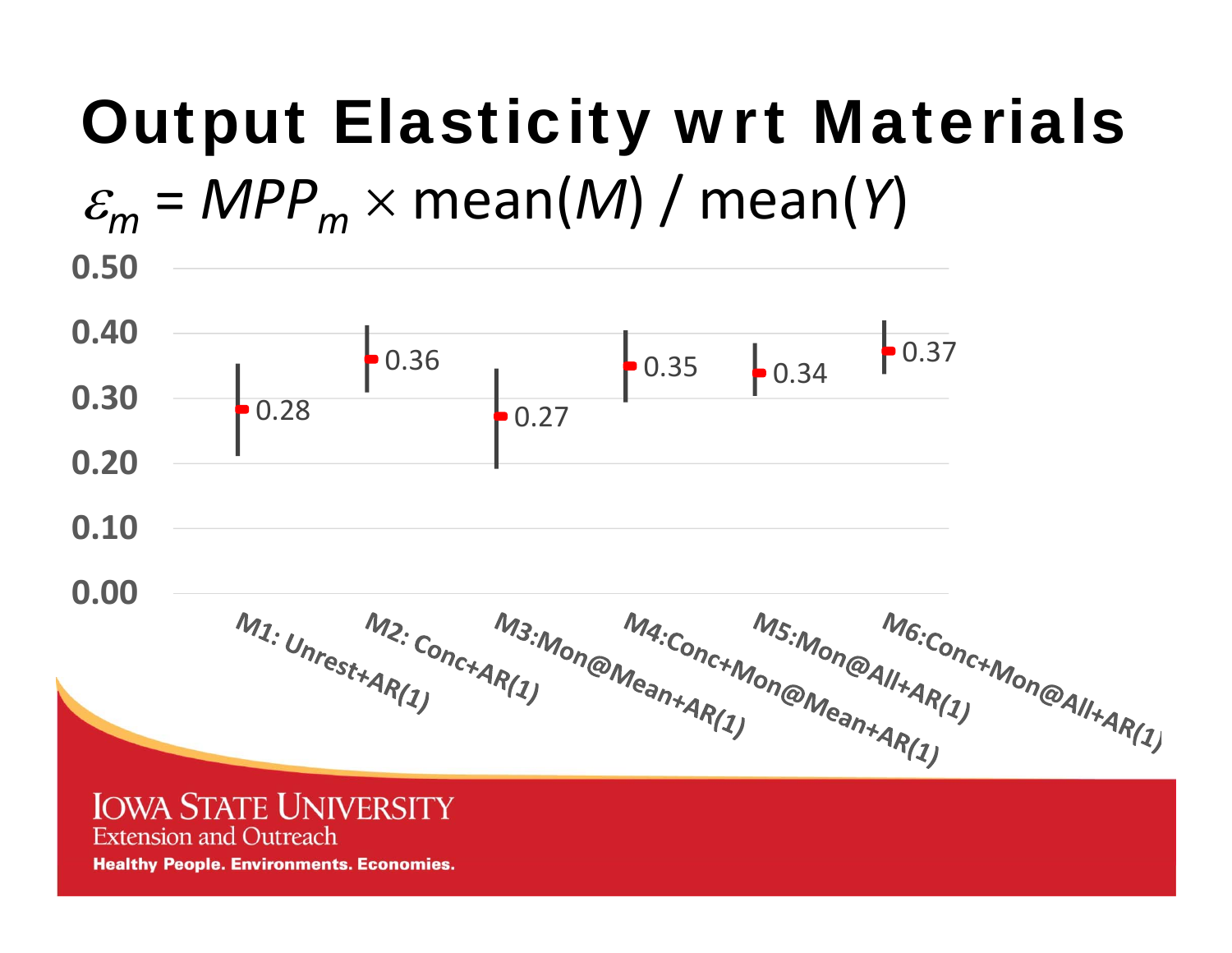# Elasticity of Scale

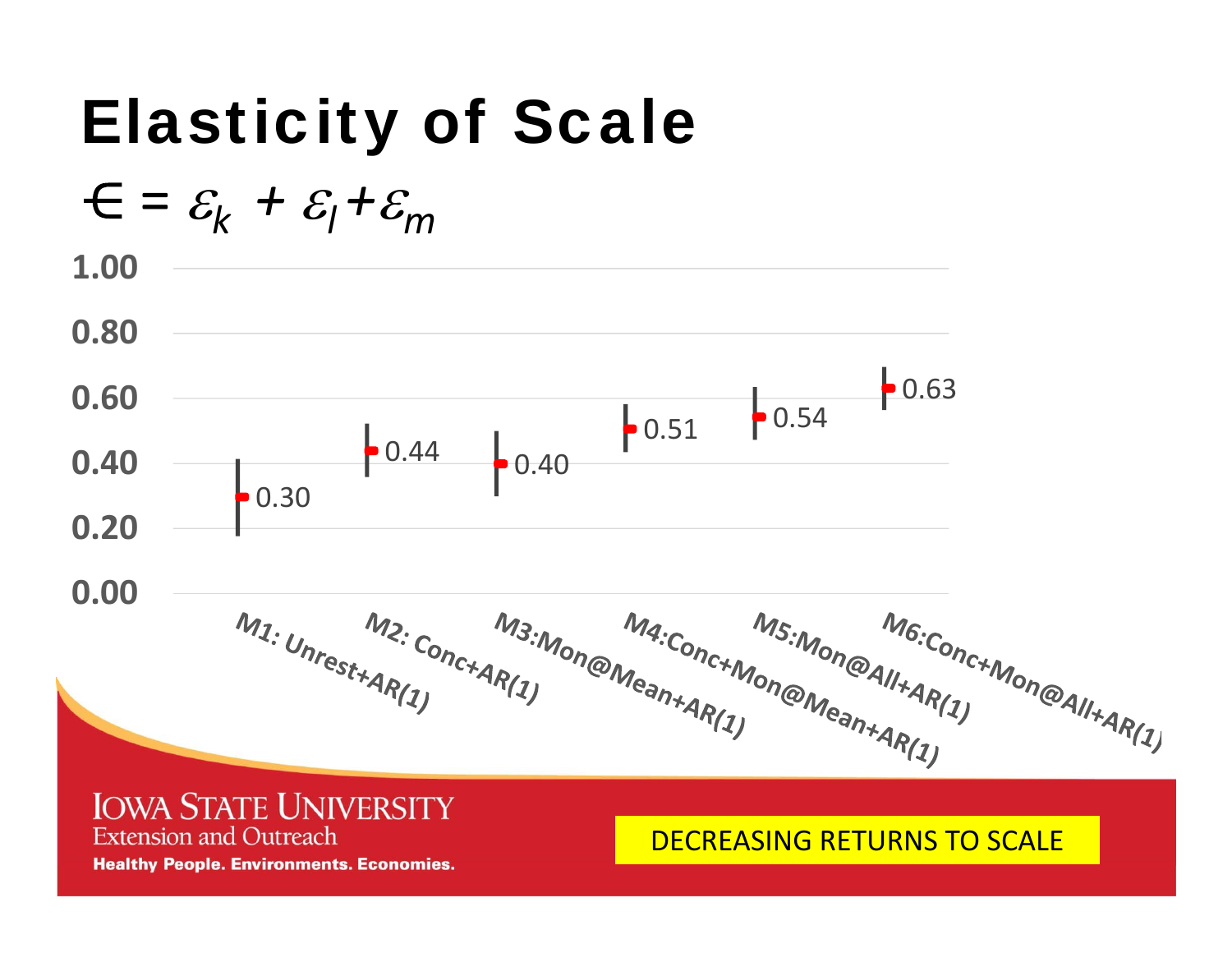#### Technical Change  $TC = \partial f(X, t) / \partial t = \beta_t + \sum_i \beta_{ti} \overline{x_i} + \beta_{tt} \overline{t}$ **1.80%1.50%** $1.33\%$   $\bullet$  1.32%  $\bullet$  1.36%  $\bullet$  1.34%  $\bullet$  1.46%  $\bullet$  1.48% **1.20%0.90%0.60%0.30%0.00%**Ma:Conc+Mon@Mean+AR(1) M6:Conc+Mon@All+AR(. M<sub>3:Mon@Mean+AR(1)</sub> M<sub>2: Conc+AR(1)</sub><br>t+AR(1) M1: Unrest+AR(1) M<sub>5:Mon@All+AR(1)</sub><br>Mon@Mean+AR(1) **IOWA STATE UNIVERSITY Extension and Outreach** TC at Mean Input Values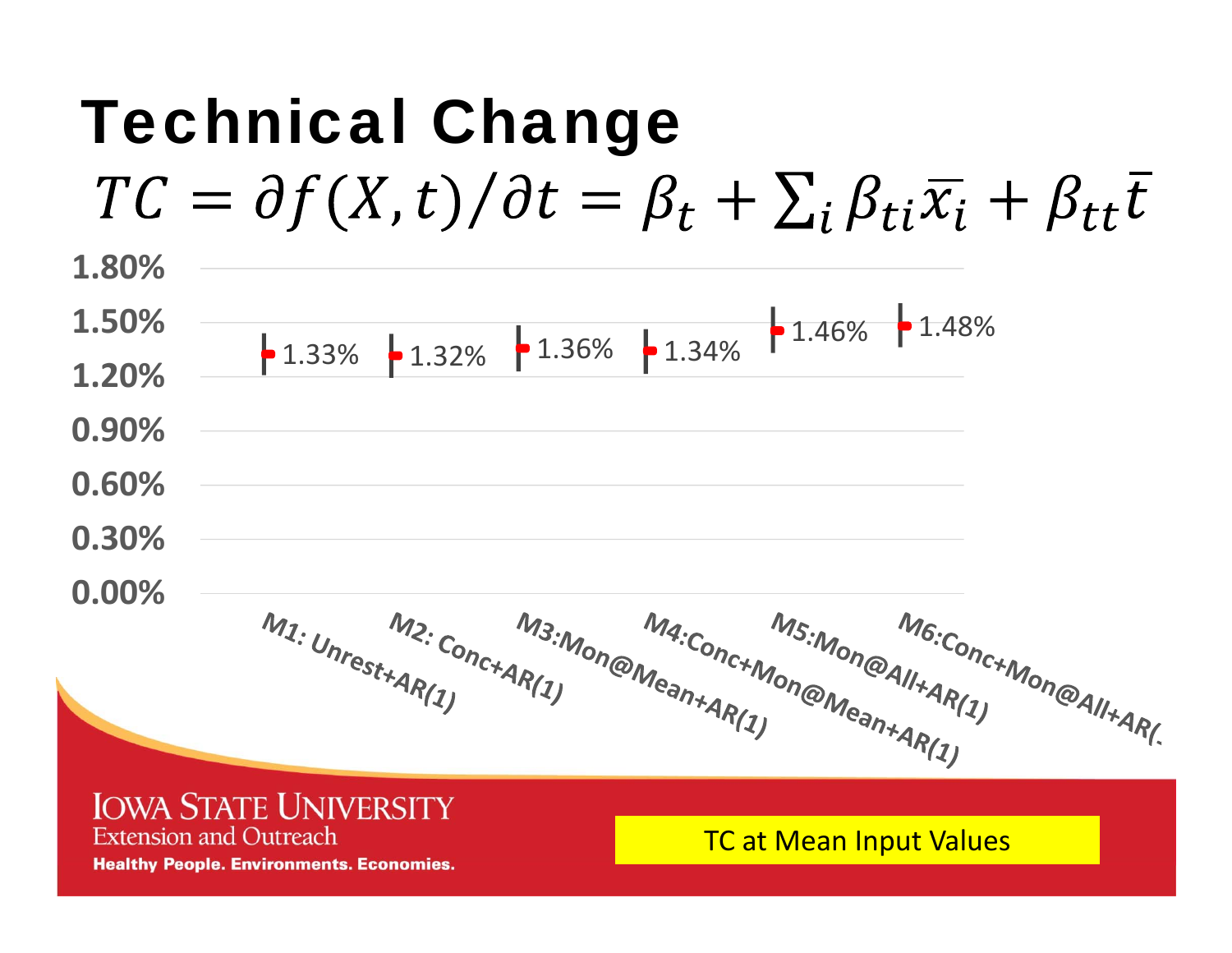#### So…M4 or M6? Calculated MMPs with mean parameter estimates from M4 and all input values

% Sample where Monotonicity does NOT hold

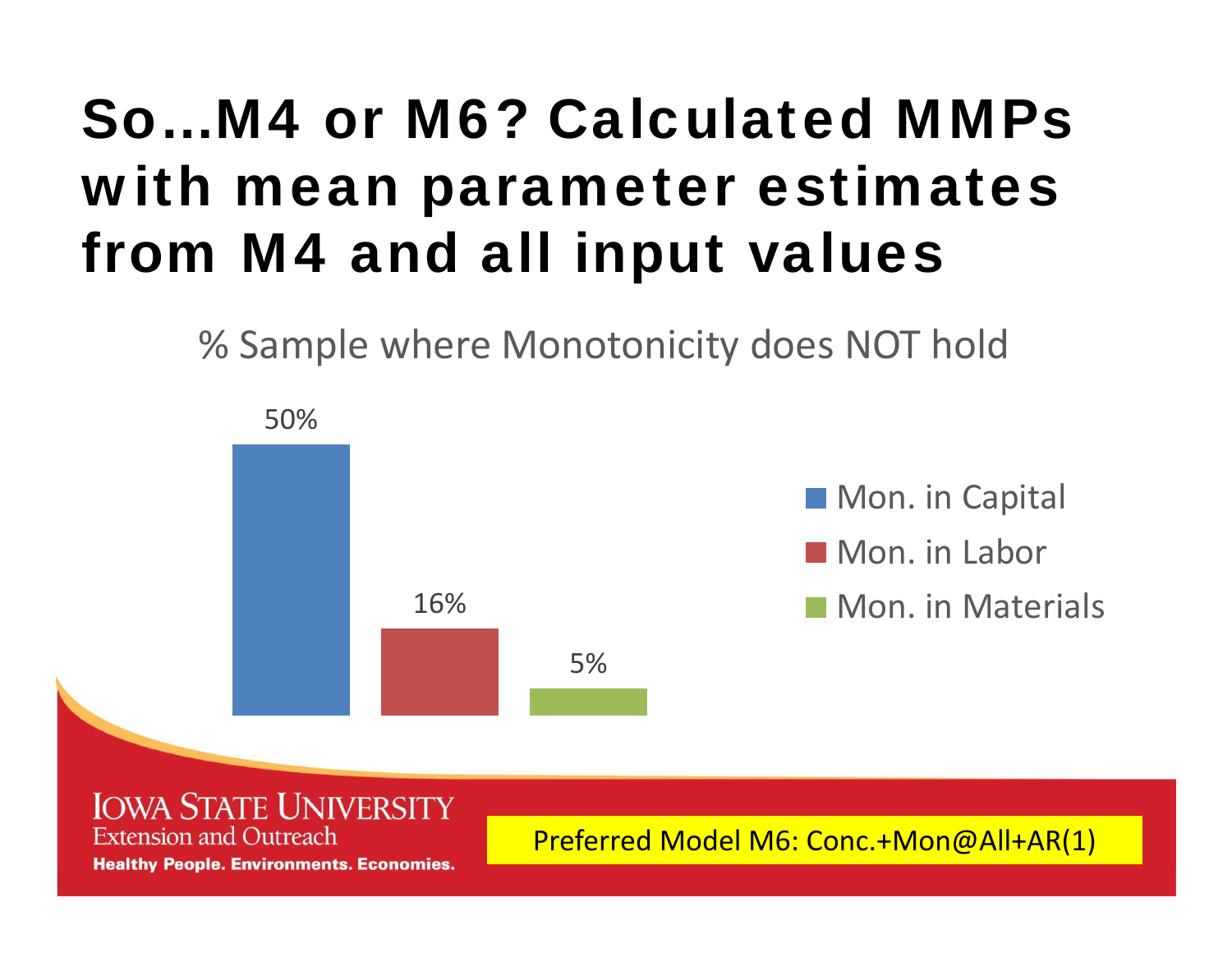# M6: Technical Change

- •TC Not Hicks-neutral:  $\ \beta_{tL}^{},\beta_{tM}^{}$  > 0 ;  $\beta_{tK}^{}$ (all statistically significant at 5%)
- • Disembodied TC explains 1.48% of annual growth in ag output over 1960-2004
- • Top 3 states: Colorado (1.82%), Oklahoma (1.80%), Missouri (1.77%)

TC very variable across states and decades

**IOWA STATE UNIVERSITY Extension and Outreach Healthy People. Environments. Economies.** 

•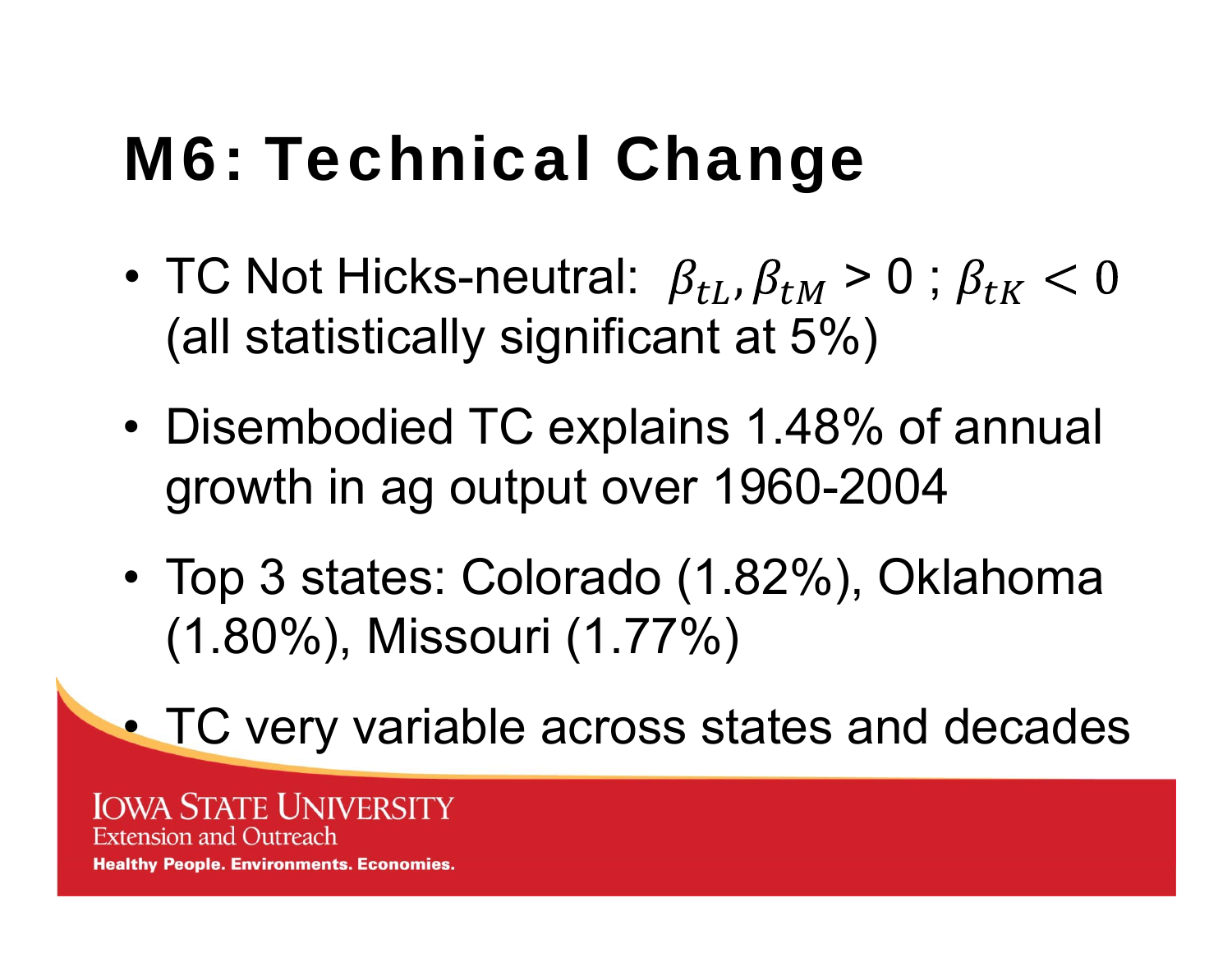# M6: Catch-up in Tech. Change

- • Median TC per state in the 2000s vs. Median TC per state in the 1960s:
- •Slope coefficient -0.27
- •P-value <0.1%
- Rsquare = 0.824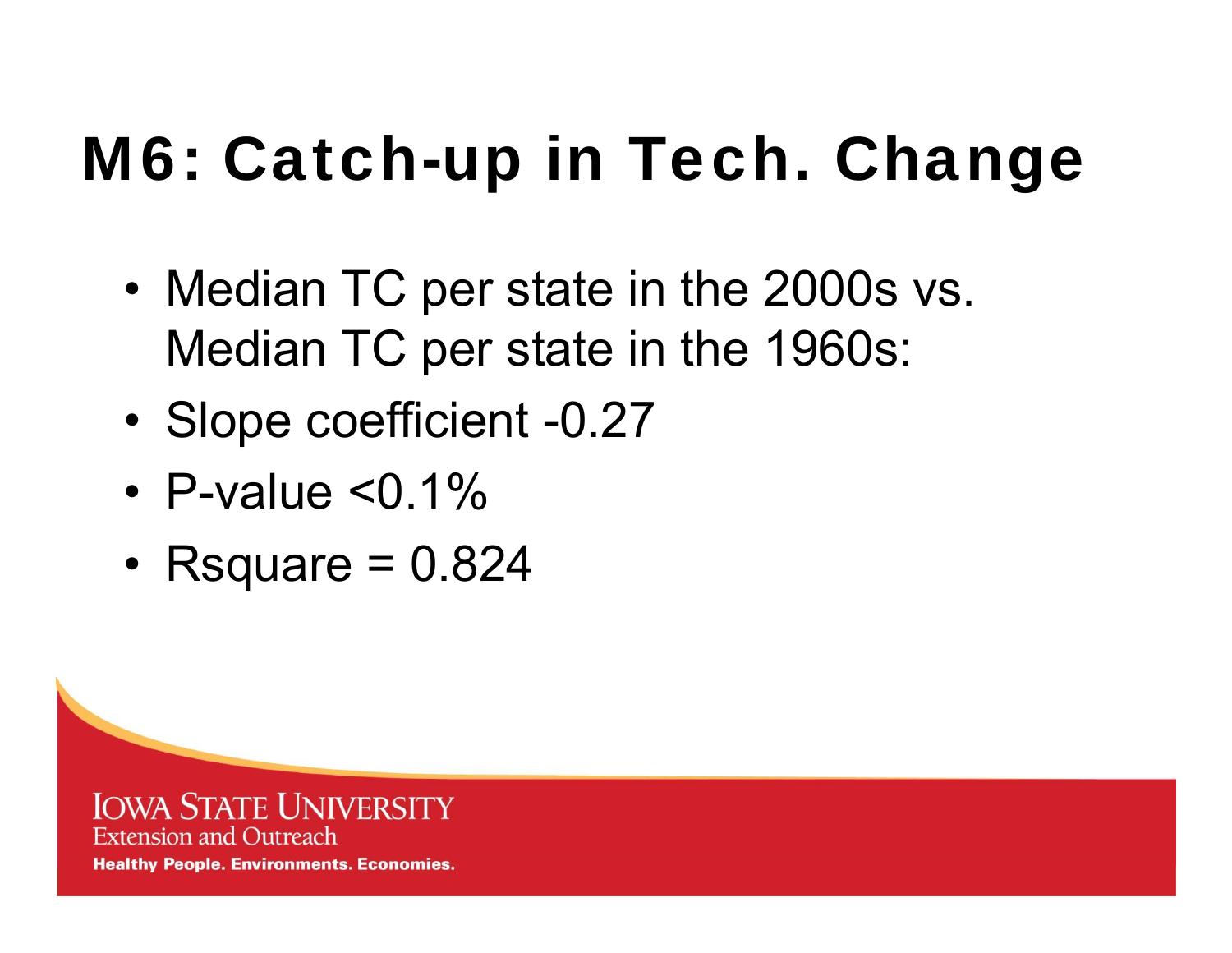### Technical Change vs TFP Growth 1960-2004

- •TFP Growth Ranking: CO 45<sup>th</sup>, OK 48<sup>th</sup>, MO 27th
- • Correlation between state rankings in TC and TFP growth: -0.50
- • Correlation between average annual rates of TC and TFP growth: -0.41
- •Differences: technical and allocative efficiency?

Translog vs. Quadratic?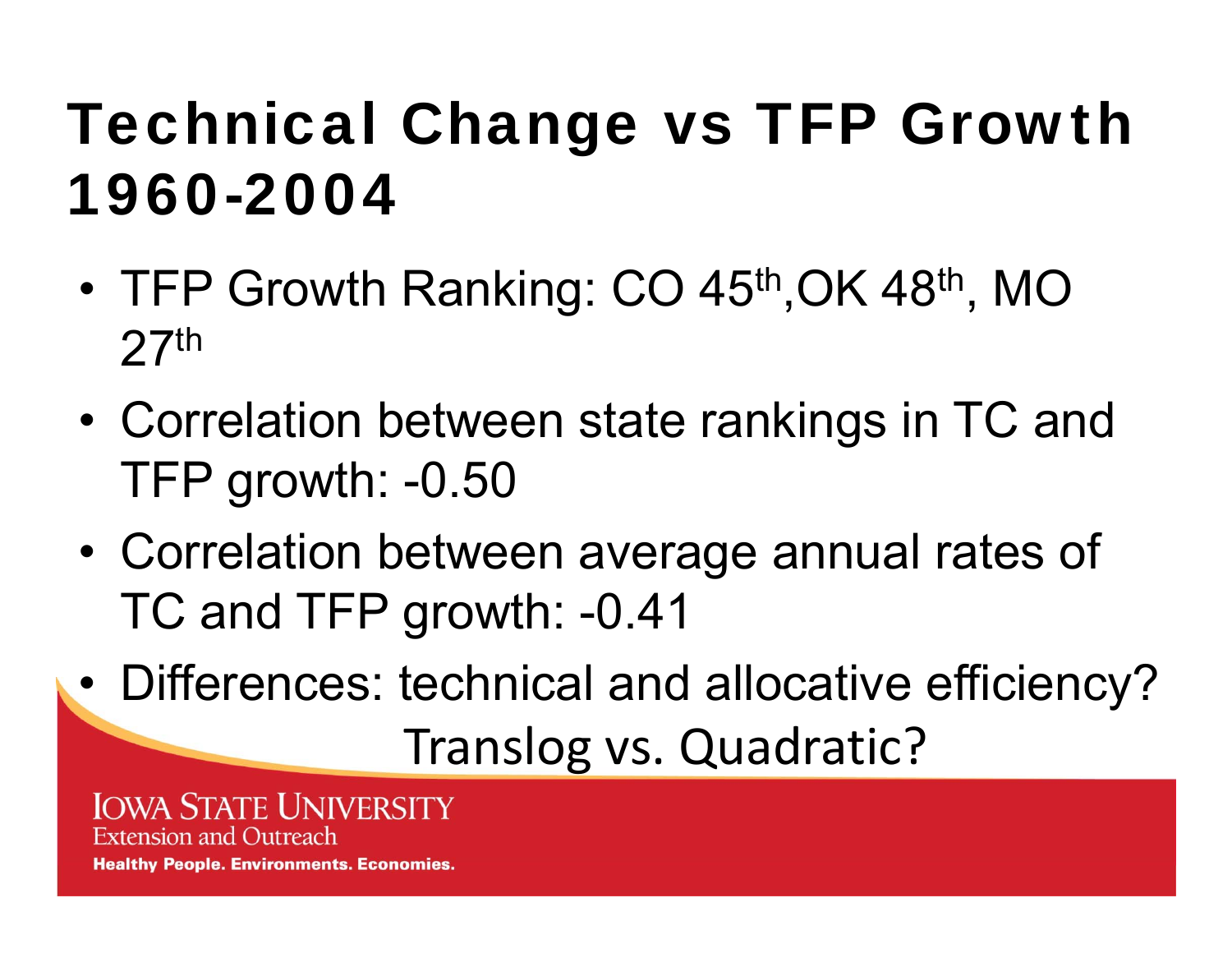# Concluding Remarks: Methodology

- • Recovered technology from unrestricted model neither concave nor monotonic.
- Both conditions must be imposed in estimation to perform meaningful economic analyses
- How monotonicity is imposed matters
- Bayesian methods allow to impose constraints at all data points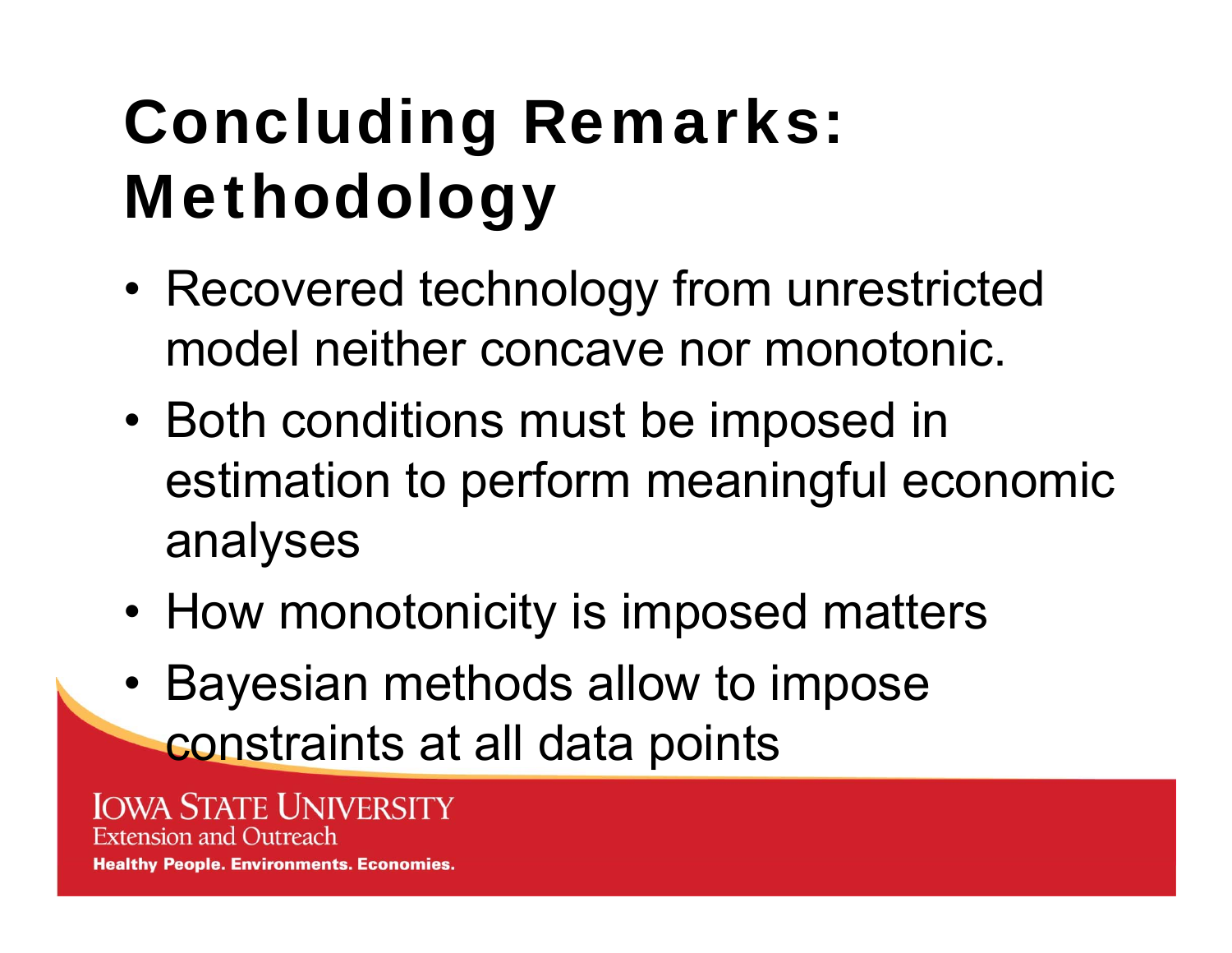# Concluding Remarks: **Policy**

- •Decreasing Returns to Scale:
- a) support recommendation to account for crop insurance subsidies to avoid upwardly biased TFP estimates (Shumway et.al. 2016)
- b) Call into question assumption of CRS in calculation of TFP at the national level.
- c) Extent of concentration in ag production **limited by DRS**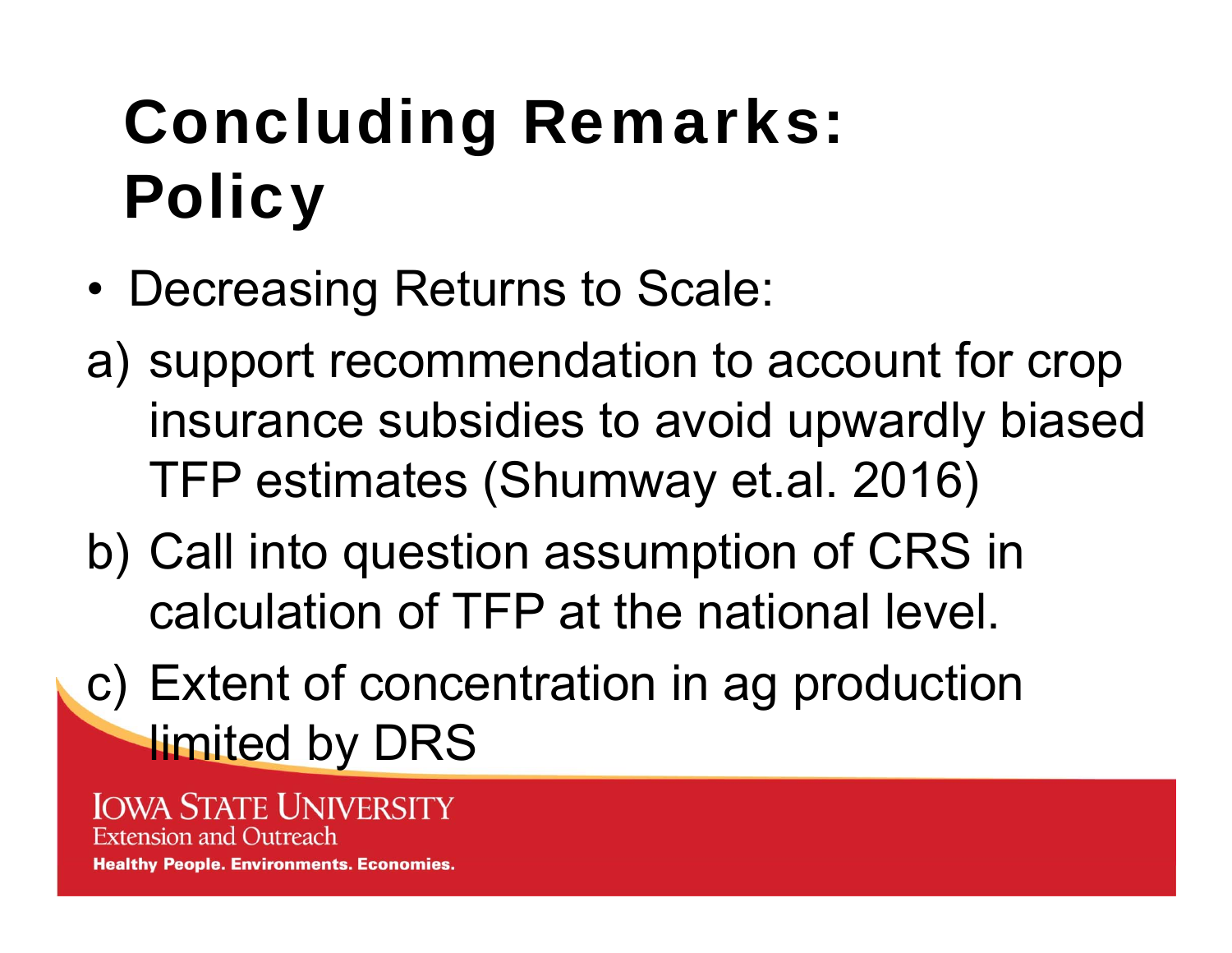## Next steps

- • Similar analysis using Translog (underlying functional form in USDA's TFP measurement)
- • Effect of capital utilization bias (Andersen, Alston, Pardey. JPA 2012)